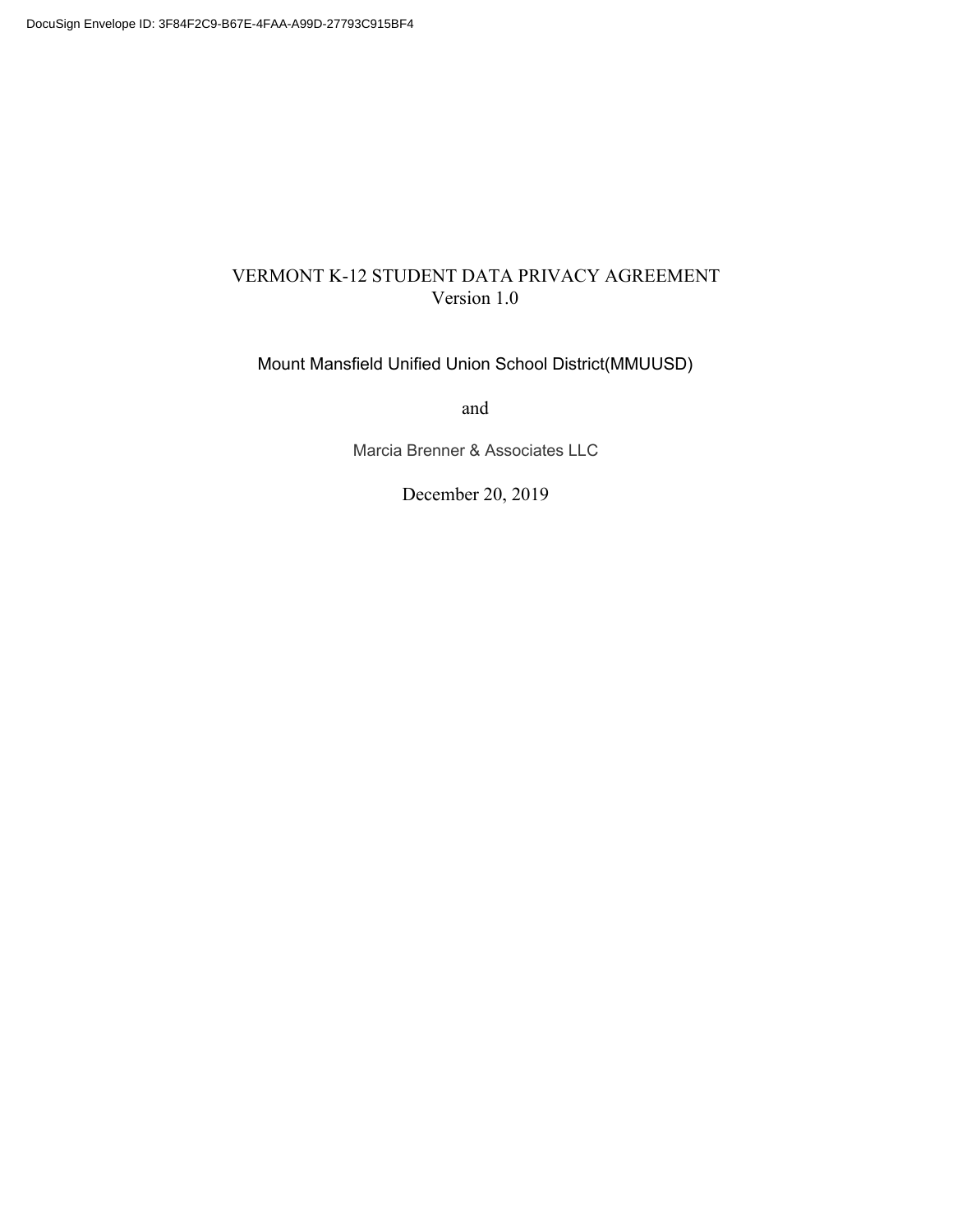This Vermont Student Data Privacy Agreement ("DPA") is entered into by and between the [Insert Name] (hereinafter referred to as "LEA") and [Name of Company] (hereinafter referred to as "Provider") on [Insert Date]. The Parties agree to the terms as stated herein.

### **RECITALS**

**WHEREAS,** the Provider has agreed to provide the Local Education Agency ("LEA") with certain digital educational services ("Services") pursuant to a contract dated [Insert Date] ("Service Agreement"); and

**WHEREAS,** in order to provide the Services described in the Service Agreement, the Provider may receive or create and the LEA may provide documents or data that are covered by several federal statutes, among them, the Family Educational Rights and Privacy Act ("FERPA") at 20 U.S.C. 1232g (34 CFR Part 99), Children's Online Privacy Protection Act ("COPPA"), 15 U.S.C. 6501-6506; and the Protection of Pupil Rights Amendment ("PPRA") 20 U.S.C. 1232h; and

**WHEREAS**, this Agreement complies with Vermont laws and Federal Law.

**WHEREAS**, for the purposes of this DPA, Provider is a school official with legitimate educational interests in accessing educational records pursuant to the Service Agreement; and

**WHEREAS**, the Parties wish to enter into this DPA to ensure that the Service Agreement conforms to the requirements of the privacy laws referred to above and to establish implementing procedures and duties; and

**WHEREAS**, the Provider may, by signing the "General Offer of Privacy Terms" (Exhibit "E"), agree to allow other LEAs the opportunity to accept and enjoy the benefits of this DPA for the Services described herein, without the need to negotiate terms in a separate DPA.

**NOW THEREFORE,** for good and valuable consideration, the parties agree as follows:

## **ARTICLE I: PURPOSE AND SCOPE**

**1. Purpose of DPA**. The purpose of this DPA is to describe the duties and responsibilities to protect student data transmitted to Provider from the LEA pursuant to the Service Agreement, including compliance with all applicable statutes, including the FERPA, PPRA, COPPA, and other applicable Vermont State laws, all as may be amended from time to time. In performing these services, the Provider shall be considered a School Official with a legitimate educational interest, and performing services otherwise provided by the LEA. With respect to the use and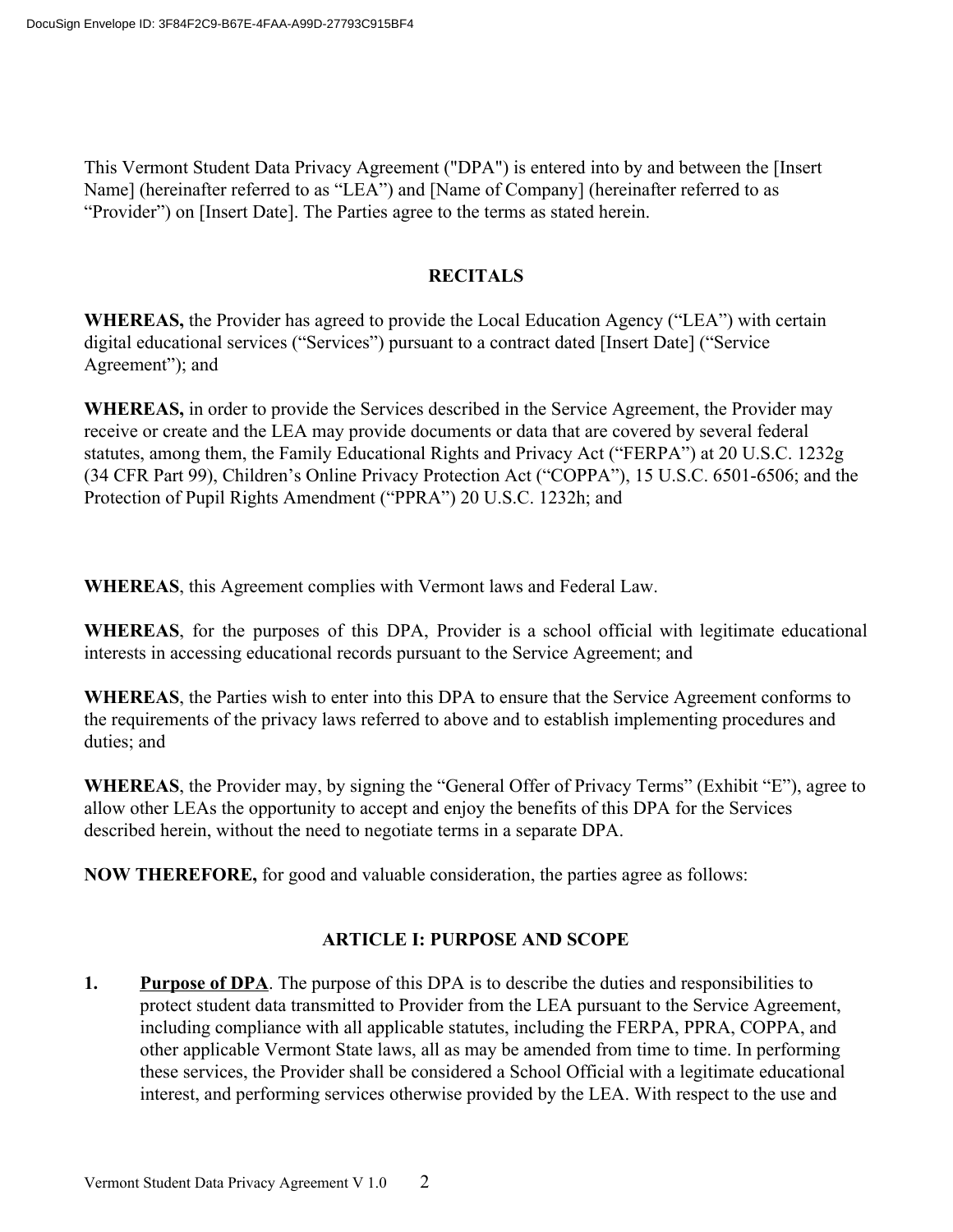maintenance of Student Data, Provider shall be under the direct control and supervision of the LEA.

**2. Nature of Services Provided**. The Provider has agreed to provide the following digital educational products and services described below and as may be further outlined in Exhibit "A" hereto:

## Online Computer Software

- **3. Student Data to Be Provided**. The Parties shall indicate the categories of student data to be provided in the Schedule of Data, attached hereto as Exhibit "B"
- **4. DPA Definitions**. The definition of terms used in this DPA is found in Exhibit "C". In the event of a conflict, definitions used in this DPA shall prevail over term used in the Service Agreement.

## **ARTICLE II: DATA OWNERSHIP AND AUTHORIZED ACCESS**

- **1. Student Data Property of LEA**. All Student Data transmitted to the Provider pursuant to the Service Agreement is and will continue to be the property of and under the control of the LEA. The Provider further acknowledges and agrees that all copies of such Student Data transmitted to the Provider, including any modifications or additions or any portion thereof from any source, are subject to the provisions of this Agreement in the same manner as the original Student Data. The Parties agree that as between them, all rights, including all intellectual property rights in and to Student Data contemplated per the Service Agreement shall remain the exclusive property of the LEA. For the purposes of FERPA, the Provider shall be considered a School Official, under the control and direction of the LEAs as it pertains to the use of Student Data notwithstanding the above. Provider may transfer pupil-generated content to a separate account, according to the procedures set forth below.
- **2. Parent Access**. LEA shall establish reasonable procedures by which a parent, legal guardian, or eligible student may review Student Data in the pupil's records, correct erroneous information, and procedures for the transfer of pupil-generated content to a personal account, consistent with the functionality of services. Provider shall respond in a timely manner (and no later than 45 days from the date of the request) to the LEA's request for Student Data in a pupil's records held by the Provider to view or correct as necessary. In the event that a parent of a pupil or other individual contacts the Provider to review any of the Student Data accessed pursuant to the Services, the Provider shall refer the parent or individual to the LEA, who will follow the necessary and proper procedures regarding the requested information.
- **3. Separate Account.** If pupil generated content is stored or maintained by the Provider as part of the Services described in Exhibit "A", Provider shall, at the request of the LEA, transfer said pupil generated content to a separate student account upon termination of the Service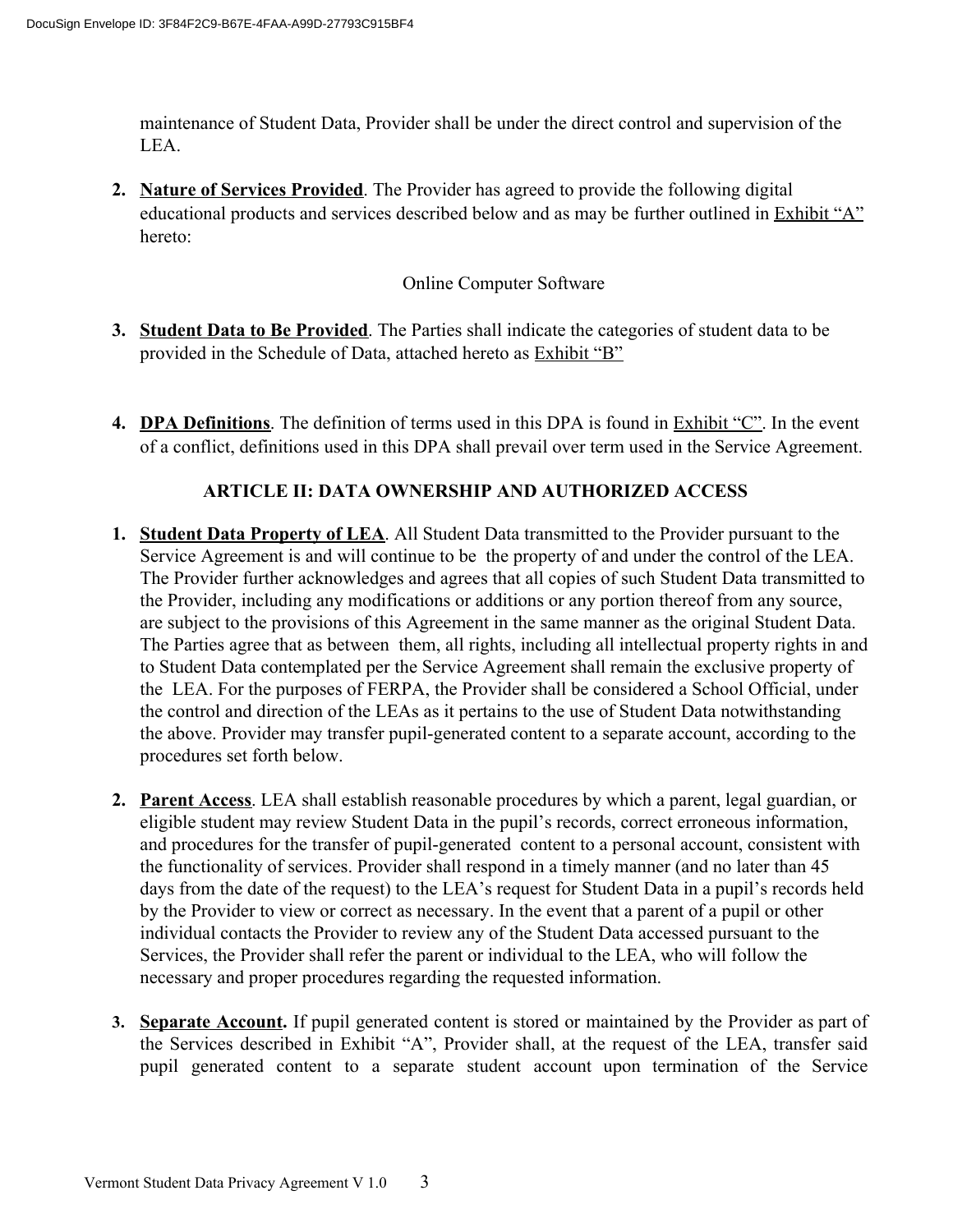Agreement; provided, however, such transfer shall only apply to pupil generated content that is severable from the Service.

- **4. Third Party Request**. Should a Third Party, including law enforcement and government entities, contact Provider with a request for data held by the Provider pursuant to the Services, the Provider shall redirect the Third Party to request the data directly from the LEA. Provider shall notify the LEA in advance of a compelled disclosure to a Third Party.
- **5**. **Subprocessors.** Provider shall enter into written agreements with all Subprocessors performing functions pursuant to the Service Agreement, whereby the Subprocessors agree to protect Student Data in manner consistent with the terms of this DPA.

## **ARTICLE III: DUTIES OF LEA**

- **1. Privacy Compliance.** LEA shall provide data for the purposes of the Service Agreement in compliance with FERPA, COPPA, PPRA, and all other privacy statutes.
- **2. Annual Notification of Rights.** If the LEA has a policy of disclosing education records under FERPA (34 CFR § 99.31 (a) (1)), LEA shall include a specification of criteria for determining who constitutes a school official and what constitutes a legitimate educational interest in its Annual notification of rights.
- **3. Reasonable Precautions**. LEA shall take reasonable precautions to secure usernames, passwords, and any other means of gaining access to the services and hosted data.
- **4. Unauthorized Access Notification**. LEA shall notify Provider promptly of any known or suspected unauthorized access. LEA will assist Provider in any efforts by Provider to investigate and respond to any unauthorized access.

## **ARTICLE IV: DUTIES OF PROVIDER**

- **1. Privacy Compliance.** The Provider shall comply with all applicable State and Federal laws and regulations pertaining to data privacy and security, including FERPA, COPPA, PPRA, and all other privacy statutes.
- **2. Authorized Use**. The data shared pursuant to the Service Agreement, including persistent unique identifiers, shall be used for no purpose other than the Services stated in the Service Agreement and/or otherwise authorized under the statutes referred to in subsection (1), above. Provider also acknowledges and agrees that it shall not make any re-disclosure of any Student Data or any portion thereof, including without limitation, meta data, user content or other non-public information and/or personally identifiable information contained in the Student Data, without the express written consent of the LEA.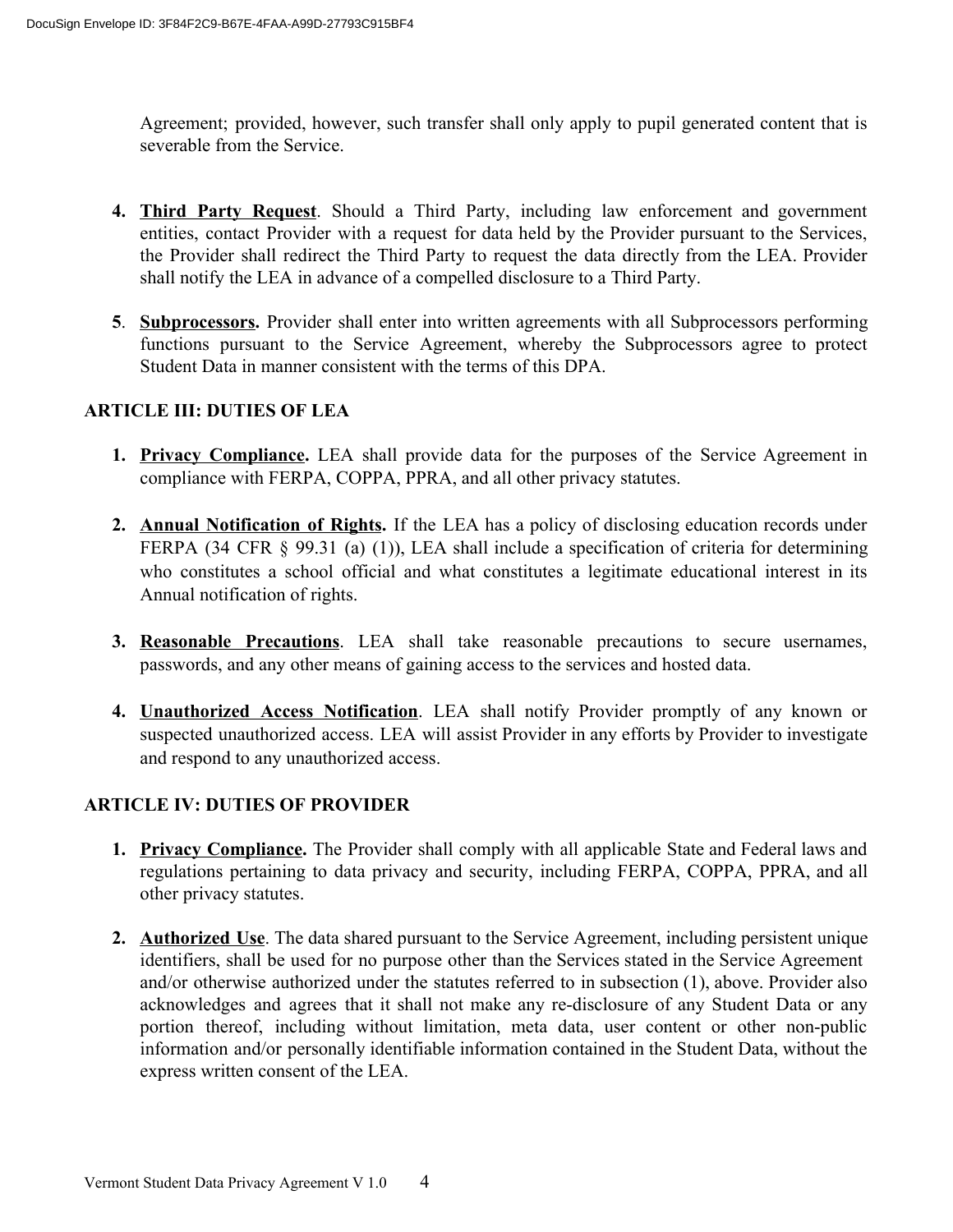- **3. Employee Obligation**. Provider shall require all employees and agents who have access to Student Data to comply with all applicable provisions of this DPA with respect to the data shared under the Service Agreement.
- **4. No Disclosure**. De-identified information may be used by the Provider for the purposes of development, research, and improvement of educational sites, services, or applications, as any other member of the public or party would be able to use de-identified data pursuant to 34 CFR 99.31(b). Provider agrees not to attempt to re-identify de-identified Student Data and not to transfer de-identified Student Data to any party unless (a) that party agrees in writing not to attempt re-identification, and (b) prior written notice has been given to LEA who has provided prior written consent for such transfer. Provider shall not copy, reproduce or transmit any data obtained under the Service Agreement and/or any portion thereof, except as necessary to fulfill the Service Agreement.
- **5. Disposition of Data**. Upon written request and in accordance with the applicable terms in subsection a or b, below, Provider shall dispose or delete all Student Data obtained under the Service Agreement when it is no longer needed for the purpose for which it was obtained. Disposition shall include (1) the shredding of any hard copies of any Student Data; (2) Erasing; or (3) Otherwise modifying the personal information in those records to make it unreadable or indecipherable by human or digital means. Nothing in the Service Agreement authorizes Provider to maintain Student Data obtained under the Service Agreement beyond the time period reasonably needed to complete the disposition. Provider shall provide written notification to LEA when the Student Data has been disposed. The duty to dispose of Student Data shall not extend to data that has been de-identified or placed in a separate Student account, pursuant to the other terms of the DPA. The LEA may employ a "Request for Return or Deletion of Student Data" form, a copy of which is attached hereto as Exhibit "D". Upon receipt of a request from the LEA, the Provider will immediately provide the LEA with any specified portion of the Student Data within ten (10) calendar days of receipt of said request.
	- **a. Partial Disposal During Term of Service Agreement.** Throughout the Term of the Service Agreement, LEA may request partial disposal of Student Data obtained under the Service Agreement that is no longer needed. Partial disposal of data shall be subject to LEA's request to transfer data to a separate account, pursuant to Article II, section 3, above.
	- **b. Complete Disposal Upon Termination of Service Agreement.** Upon Termination of the Service Agreement Provider shall dispose or delete all Student Data obtained under the Service Agreement. Prior to disposition of the data, Provider shall notify LEA in writing of its option to transfer data to a separate account, pursuant to Article II, section 3, above. In no event shall Provider dispose of data pursuant to this provision unless and until Provider has received affirmative written confirmation from LEA that data will not be transferred to a separate account.
- **6. Advertising Prohibition.** Provider is prohibited from using or selling Student Data to (a) market or advertise to students or families/guardians; (b) inform, influence, or enable marketing,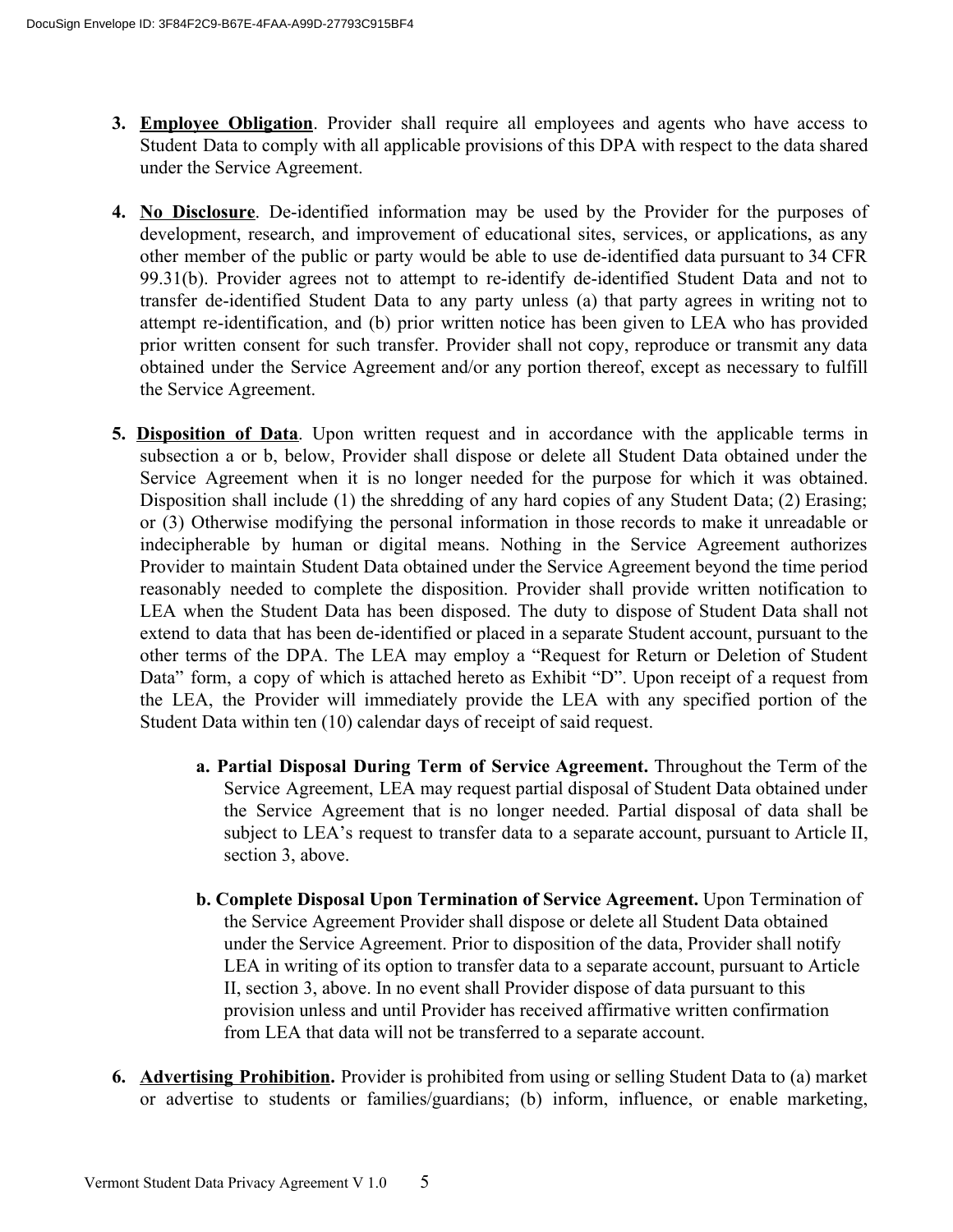advertising, or other commercial efforts by a Provider; (c) develop a profile of a student, family member/guardian or group, for any commercial purpose other than providing the Service to LEA; or (d) use the Student Data for the development of commercial products or services, other than as necessary to provide the Service to LEA. This section does not prohibit Provider from using Student Data for adaptive learning or customized student learning purposes.

## **ARTICLE V: DATA PROVISIONS**

- **1. Data Securit**y. The Provider agrees to abide by and maintain adequate data security measures, consistent with industry standards and technology best practices, to protect Student Data from unauthorized disclosure or acquisition by an unauthorized person. The general security duties of Provider are set forth below. Provider may further detail its security programs and measures in Exhibit "F" hereto. These measures shall include, but are not limited to:
	- **a. Passwords and Employee Access.** Provider shall secure usernames, passwords, and any other means of gaining access to the Services or to Student Data, at a level suggested by the applicable standards, as set forth in Article 4.3 of NIST 800-63-3. Provider shall only provide access to Student Data to employees or contractors that are performing the Services. Employees with access to Student Data shall have signed confidentiality agreements regarding said Student Data. All employees with access to Student Records shall be subject to criminal background checks in compliance with state and local ordinances.
	- **b. Destruction of Data**. Provider shall destroy or delete all Student Data obtained under the Service Agreement when it is no longer needed for the purpose for which it was obtained or transfer said data to LEA or LEA's designee, according to the procedure identified in Article IV, section 5, above. Nothing in the Service Agreement authorizes Provider to maintain Student Data beyond the time period reasonably needed to complete the disposition.
	- **c. Security Protocols**. Both parties agree to maintain security protocols that meet industry standards in the transfer or transmission of any data, including ensuring that data may only be viewed or accessed by parties legally allowed to do so. Provider shall maintain all data obtained or generated pursuant to the Service Agreement in a secure digital environment and not copy, reproduce, or transmit data obtained pursuant to the Service Agreement, except as necessary to fulfill the purpose of data requests by LEA.
	- **d.** Employee Training. The Provider shall provide periodic security training to those of its employees who operate or have access to the system. Further, Provider shall provide LEA with contact information of an employee who LEA may contact if there are any security concerns or questions.
	- **e. Security Technology**. When the service is accessed using a supported web browser, Provider shall employ industry standard measures to protect data from unauthorized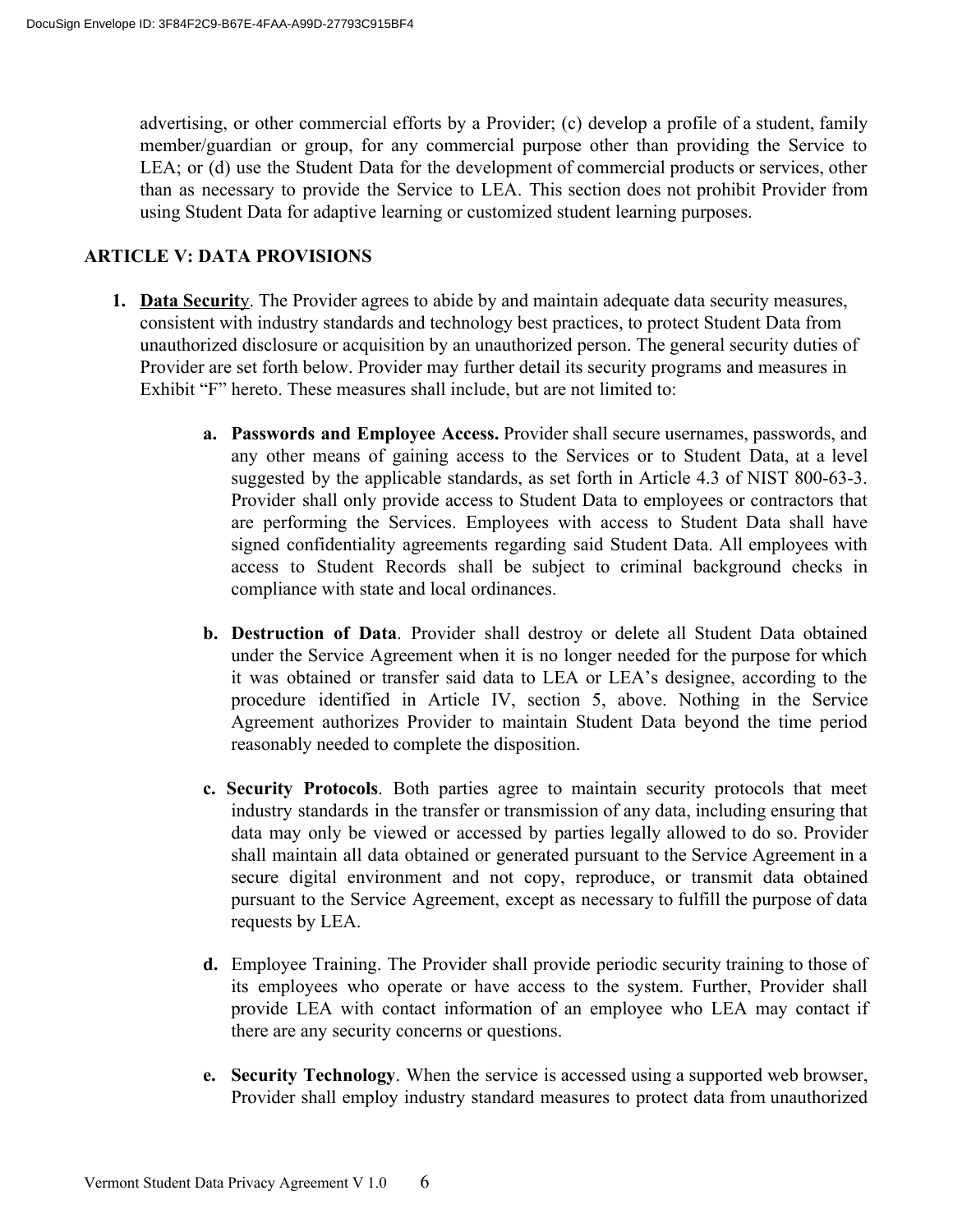access. The service security measures shall include server authentication and data encryption. Provider shall host data pursuant to the Service Agreement in an environment using a firewall that is updated according to industry standards.

- **f. Security Coordinator.** If different from the designated representative identified in Article VII, section 5, Provider shall provide the name and contact information of Provider's Security Coordinator for the Student Data received pursuant to the Service Agreement.
- **g. Subprocessors Bound.** Provider shall enter into written agreements whereby Subprocessors agree to secure and protect Student Data in a manner consistent with the terms of this Article V. Provider shall periodically conduct or review compliance monitoring and assessments of Subprocessors to determine their compliance with this Article.
- **h. Periodic Risk Assessment.** Provider further acknowledges and agrees to conduct digital and physical periodic (no less than semi-annual) risk assessments and remediate any identified security and privacy vulnerabilities in a timely manner.
- **2. Data Breach**. In the event that Student Data is accessed or obtained by an unauthorized individual, Provider shall provide notification to LEA within a reasonable amount of time of the incident, and not exceeding forty eight (48) hours. Provider shall follow the following process:
	- **a.** The security breach notification shall be written in plain language, shall be titled "Notice of Data Breach," and shall present the information described herein under the following headings: "What Happened," "What Information Was Involved," "What We Are Doing," "What You Can Do," and "For More Information." Additional information may be provided as a supplement to the notice.
	- **b.** The security breach notification described above in section 2(a) shall include, at a minimum, the following information:
		- **i.** The name and contact information of the reporting LEA subject to this section.
		- **ii.** A list of the types of personal information that were or are reasonably believed to have been the subject of a breach.
		- **iii.** If the information is possible to determine at the time the notice is provided, then either (1) the date of the breach, (2) the estimated date of the breach, or (3) the date range within which the breach occurred. The notification shall also include the date of the notice.
		- **iv.** Whether the notification was delayed as a result of a law enforcement investigation, if that information is possible to determine at the time the notice is provided.
		- **v.** A general description of the breach incident, if that information is possible to determine at the time the notice is provided.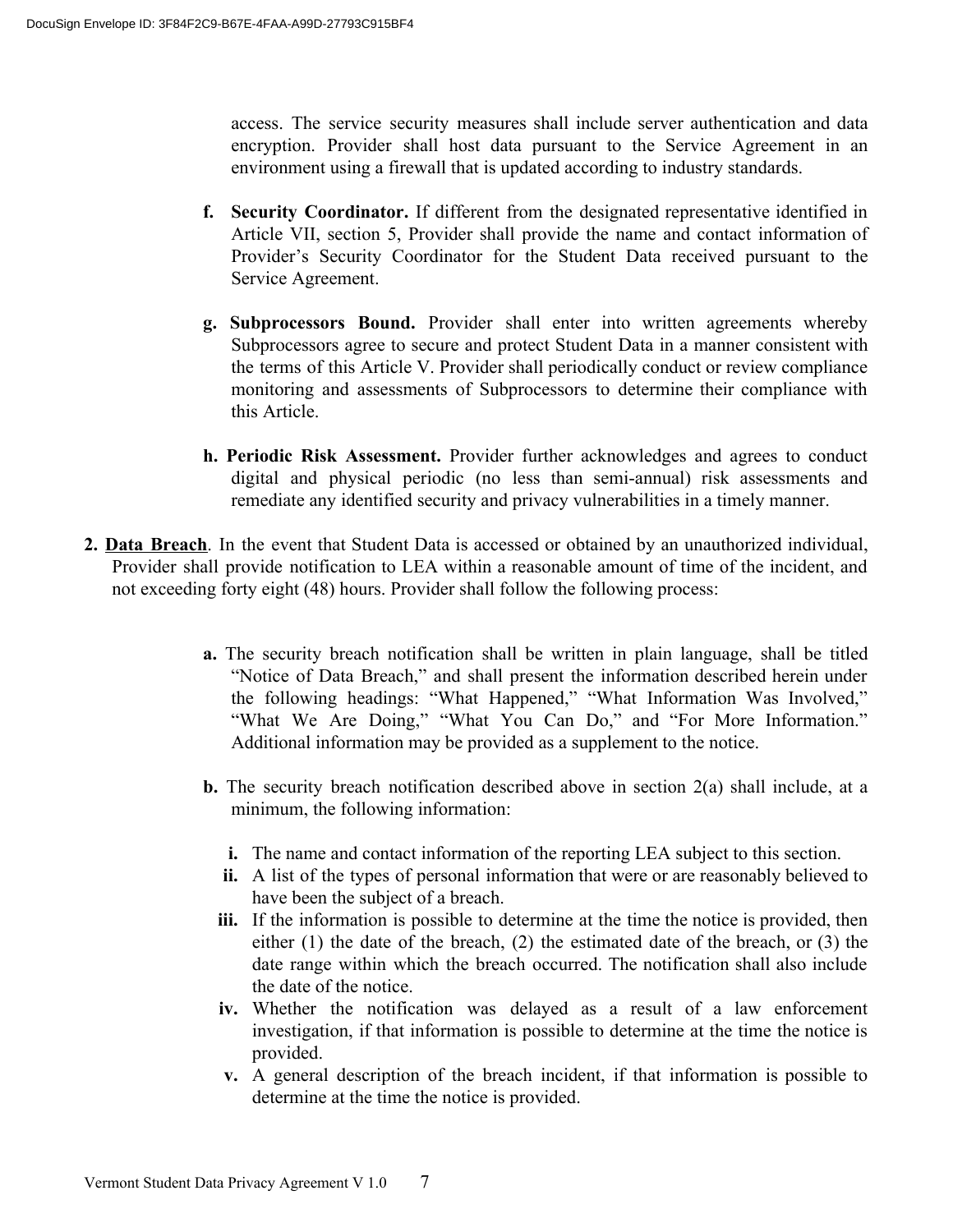- **c.** At LEA's discretion, the security breach notification may also include any of the following:
	- **i.** Information about what the agency has done to protect individuals whose information has been breached.
	- **ii.** Advice on steps that the person whose information has been breached may take to protect himself or herself.
- **d.** Provider agrees to adhere to all requirements in applicable State and in federal law with respect to a data breach related to the Student Data, including, when appropriate or required, the required responsibilities and procedures for notification and mitigation of any such data breach.
- **e.** Provider further acknowledges and agrees to have a written incident response plan that reflects best practices and is consistent with industry standards and federal and state law for responding to a data breach, breach of security, privacy incident or unauthorized acquisition or use of Student Data or any portion thereof, including personally identifiable information and agrees to provide LEA, upon request, with a copy of said written incident response plan.
- **f.** Provider is prohibited from directly contacting parent, legal guardian or eligible pupil unless expressly requested by LEA. If LEA requests Provider's assistance providing notice of unauthorized access, and such assistance is not unduly burdensome to Provider, Provider shall notify the affected parent, legal guardian or eligible pupil of the unauthorized access, which shall include the information listed in subsections (b) and (c), above. If requested by LEA, Provider shall reimburse LEA for costs incurred to notify parents/families of a breach not originating from LEA's use of the Service.
- **g.** In the event of a breach originating from LEA's use of the Service, Provider shall cooperate with LEA to the extent necessary to expeditiously secure Student Data.

## **ARTICLE VI- GENERAL OFFER OF PRIVACY TERMS**

Provider may, by signing the attached Form of General Offer of Privacy Terms (General Offer, attached hereto as Exhibit "E"), be bound by the terms of this DPA to any other LEA who signs the acceptance on in said Exhibit. The Form is limited by the terms and conditions described therein.

## **ARTICLE VII: MISCELLANEOUS**

- **1. Term**. The Provider shall be bound by this DPA for the duration of the Service Agreement or so long as the Provider maintains any Student Data. .
- **2. Termination**. In the event that either party seeks to terminate this DPA, they may do so by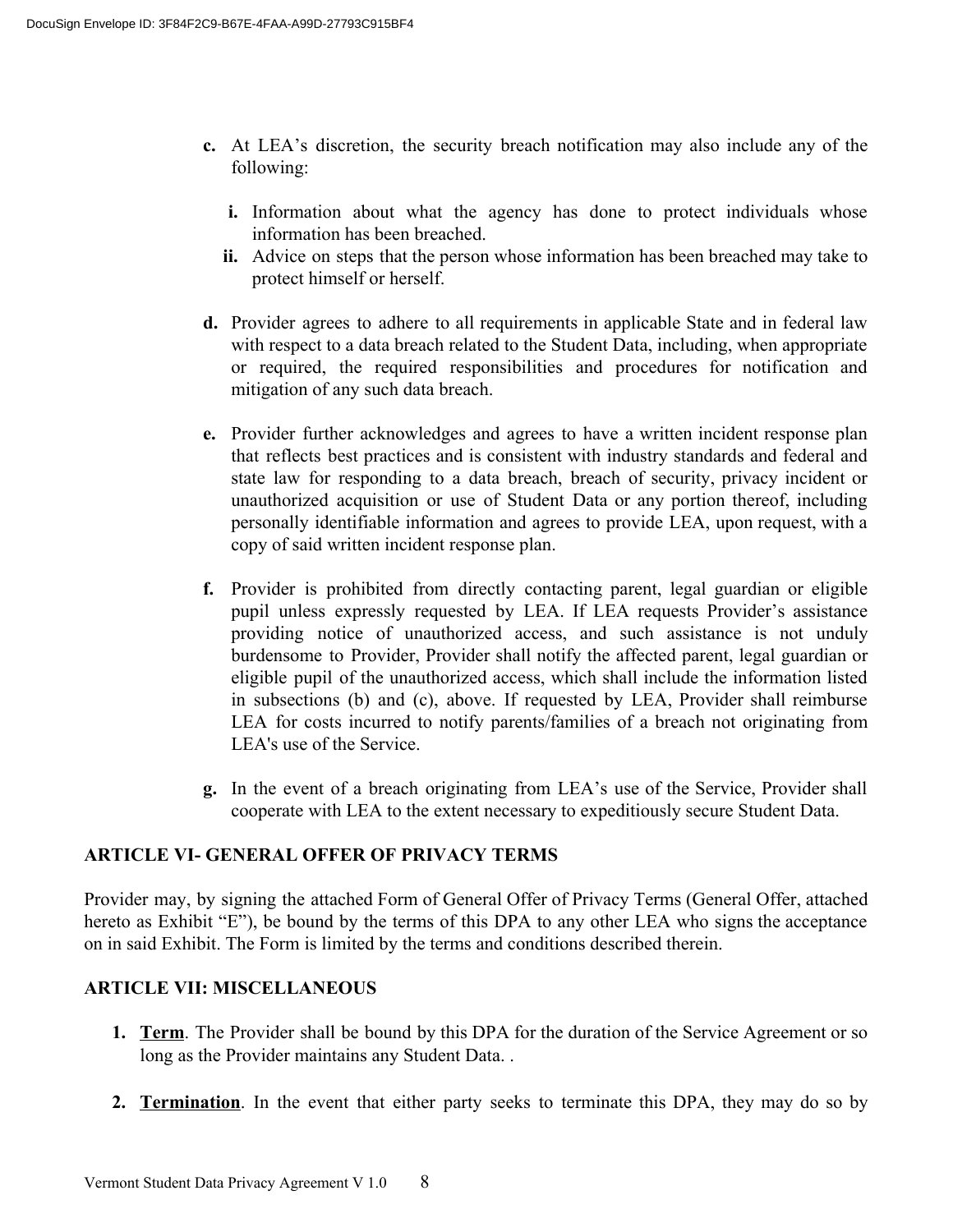mutual written consent so long as the Service Agreement has lapsed or has been terminated. LEA shall have the right to terminate the DPA and Service Agreement in the event of a material breach of the terms of this DPA.

- **3. Effect of Termination Survival**. If the Service Agreement is terminated, the Provider shall destroy all of LEA's data pursuant to Article V, section 1(b), and Article II, section 3, above.
- **4. Priority of Agreements**. This DPA shall govern the treatment of student data in order to comply with privacy protections, including those found in FERPA and all applicable privacy statutes identified in this DPA. In the event there is conflict between the DPA and the Service Agreement, the DPA shall apply and take precedence. Except as described in this paragraph herein, all other provisions of the Service Agreement shall remain in effect.
- **5. Notice**. All notices or other communication required or permitted to be given hereunder must be in writing and given by personal delivery, or e-mail transmission (if contact information is provided for the specific mode of delivery), or first class mail, postage prepaid, sent to the designated representatives before:

## **a. Designated Representatives**

The designated representative for the LEA for this Agreement is:

Name: Jeff Wallis

Title: Director of Technology and Network Engineering Contact Information: \_\_\_\_<u>jeff.wallis@mmuusd.org</u> 802-434-2803

Marcia Brenner & Associates LLC

The designated representative for the Provider for this Agreement is:

Name: Alicia Ohnstad Title: President Contact Information: abohnstad@mba-link.com 608-662-2801 608-662-2801

**b. Notification of Acceptance of General Offer of Terms**. Upon execution of Exhibit E, General Offer of Terms, Subscribing LEA shall provide notice of such acceptance in writing and given by personal delivery, or e-mail transmission (if contact information is provided for the specific mode of delivery), or first class mail, postage prepaid, to the designated representative below.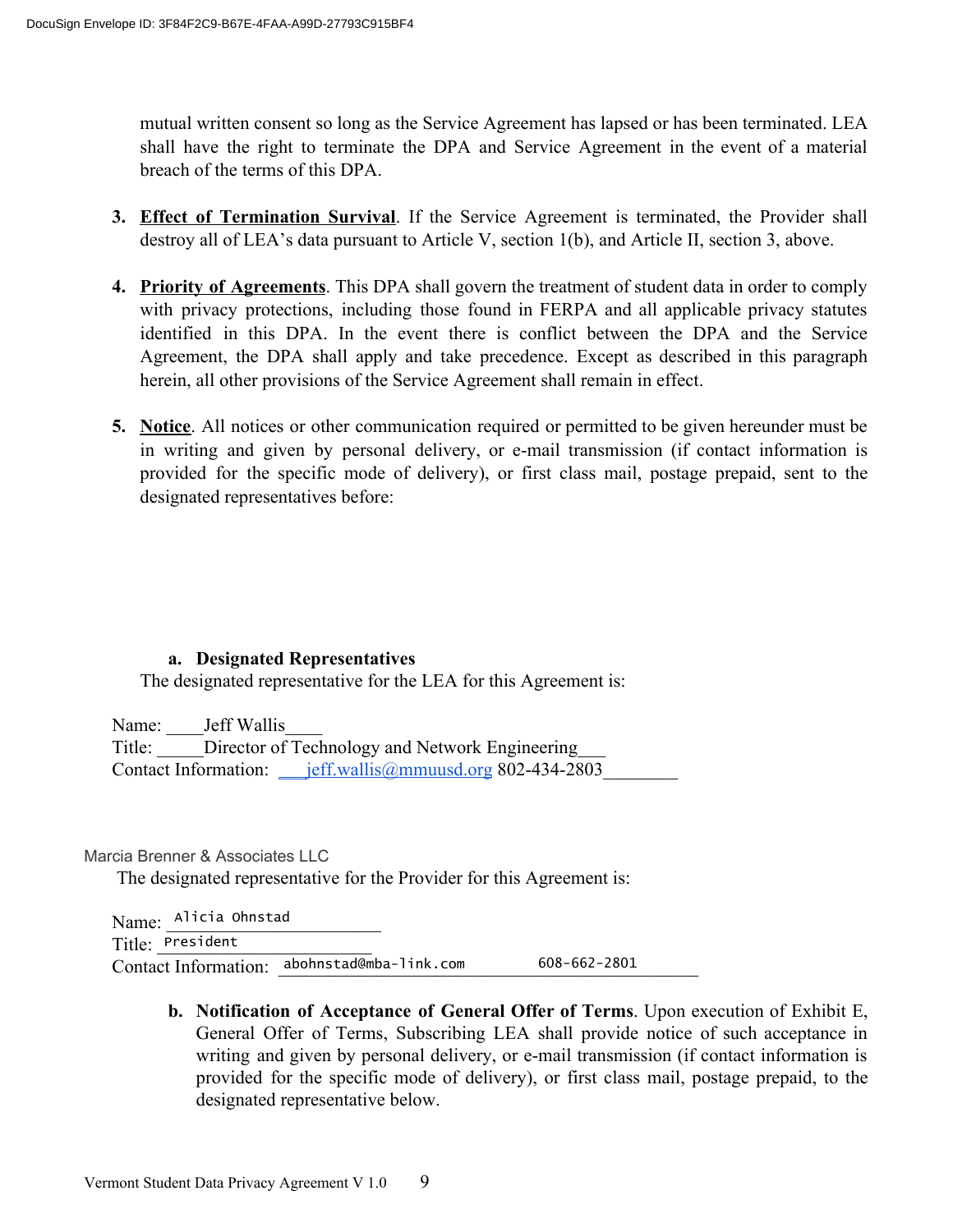The designated representative for the notice of acceptance of the General Offer of Privacy Terms is:

| Name: Alicia Ohnstad |                                             |  |
|----------------------|---------------------------------------------|--|
| Title: President     |                                             |  |
|                      | Contact Information: abohnstad@mba-link.com |  |

- **6. Entire Agreement**. This DPA constitutes the entire agreement of the parties relating to the subject matter hereof and supersedes all prior communications, representations, or agreements, oral or written, by the parties relating thereto. This DPA may be amended and the observance of any provision of this DPA may be waived (either generally or in any particular instance and either retroactively or prospectively) only with the signed written consent of both parties. Neither failure nor delay on the part of any party in exercising any right, power, or privilege hereunder shall operate as a waiver of such right, nor shall any single or partial exercise of any such right, power, or privilege preclude any further exercise thereof or the exercise of any other right, power, or privilege.
- **7. Severability**. Any provision of this DPA that is prohibited or unenforceable in any jurisdiction shall, as to such jurisdiction, be ineffective to the extent of such prohibition or unenforceability without invalidating the remaining provisions of this DPA, and any such prohibition or unenforceability in any jurisdiction shall not invalidate or render unenforceable such provision in any other jurisdiction. Notwithstanding the foregoing, if such provision could be more narrowly drawn so as not to be prohibited or unenforceable in such jurisdiction while, at the same time, maintaining the intent of the parties, it shall, as to such jurisdiction, be so narrowly drawn without invalidating the remaining provisions of this DPA or affecting the validity or enforceability of such provision in any other jurisdiction.
- **8. Governing Law; Venue and Jurisdiction**. This DPA will be governed by and construed in accordance with the laws of the State of Vermont, without regard to conflicts of law principles. Each party consents and submits to the sole and exclusive jurisdiction of Vermont's state and federal courts for any dispute arising out of or relating to this service agreement or the transactions contemplated hereby.
- **9. Authority.** Provider represents that it is authorized to bind to the terms of this Agreement, including confidentiality and destruction of Student Data and any portion thereof contained therein, all related or associated institutions, individuals, employees or contractors who may have access to the Student Data and/or any portion thereof, or may own, lease or control equipment or facilities of any kind where the Student Data and portion thereof stored, maintained or used in any way. Provider agrees that any purchaser of the Provider shall also be bound to the Agreement.
- **10. Waiver**. No delay or omission of the LEA to exercise any right hereunder shall be construed as a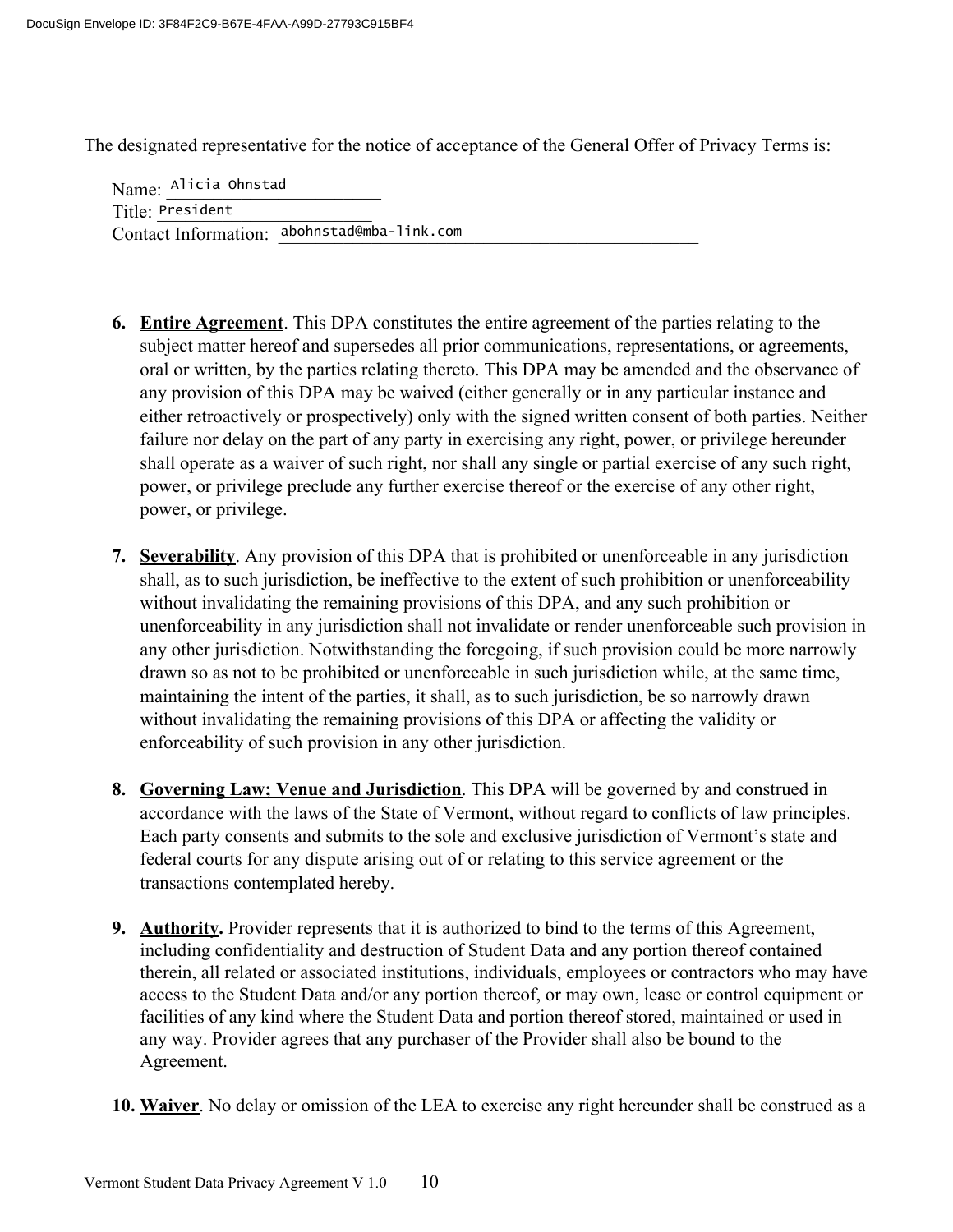waiver of any such right and the LEA reserves the right to exercise any such right from time to time, as often as may be deemed expedient.

**11. Successors Bound**. This DPA is and shall be binding upon the respective successors in interest to Provider in the event of a merger, acquisition, consolidation or other business reorganization or sale of all or substantially all of the assets of such business.

[*Signature Page Follows*]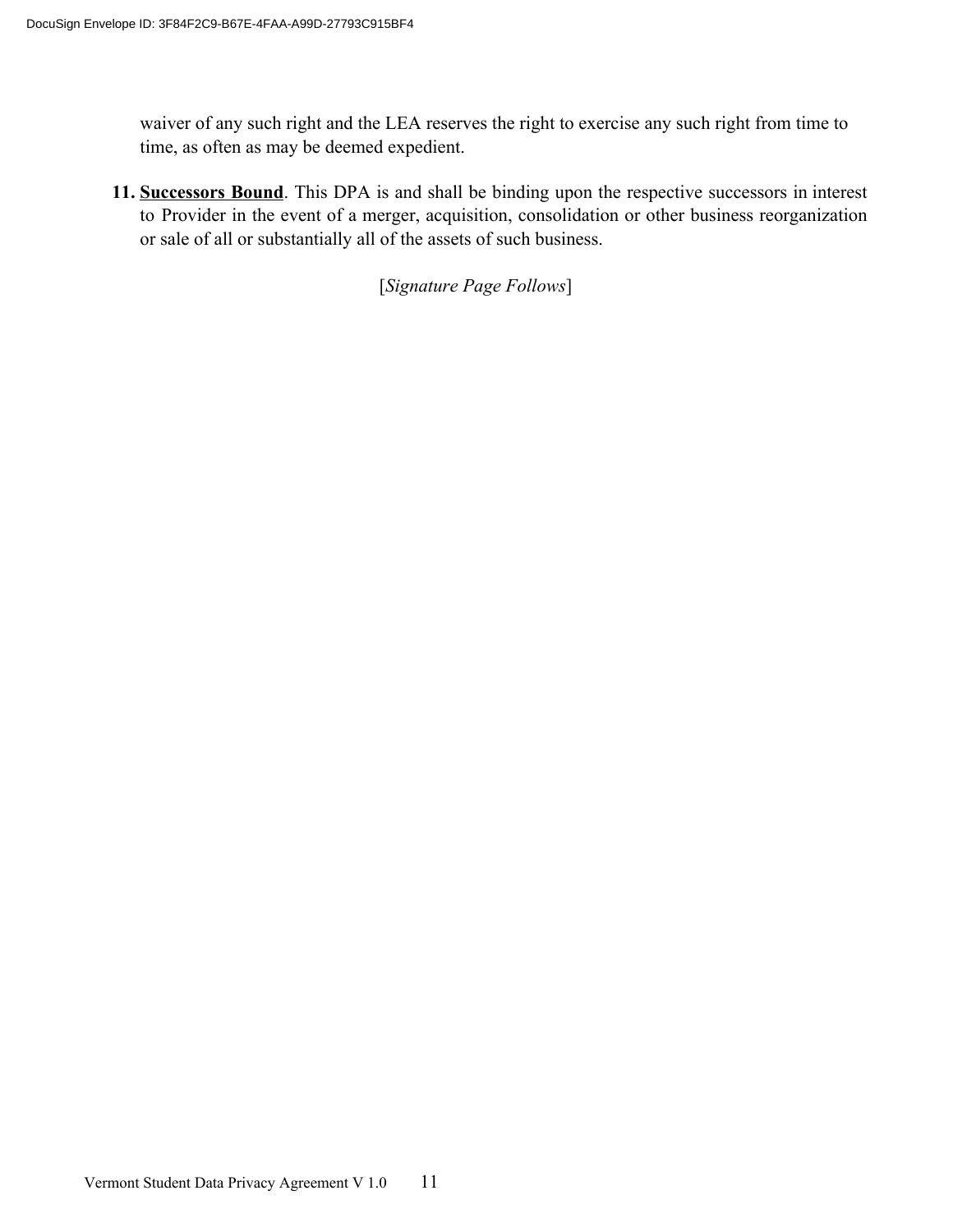**IN WITNESS WHEREOF**, the parties have executed this Student Data Privacy Agreement as of the last day noted below.

Name of Provider Marcia Brenner & Associates LLC

DocuSianed by: BY:\_\_\_\_\_\_\_\_\_\_\_\_\_\_\_\_\_\_\_\_\_\_\_\_\_\_ Date:\_\_\_\_\_\_\_\_\_\_\_\_\_\_\_\_\_\_\_\_\_\_\_\_\_\_\_\_\_\_\_ 1/13/2020-<br>4D8A916394674CD...

Printed Name: Alicia Ohnstad Title/Position: President

Name of Local Education Agency

Date:  $1/7/2020$  $BY:$ Printed Name: Jeff Wallis \_\_\_\_\_ Title/Position: \_\_\_ Director of Technology and Network Engineering

*Note: Electronic signature not permitted.*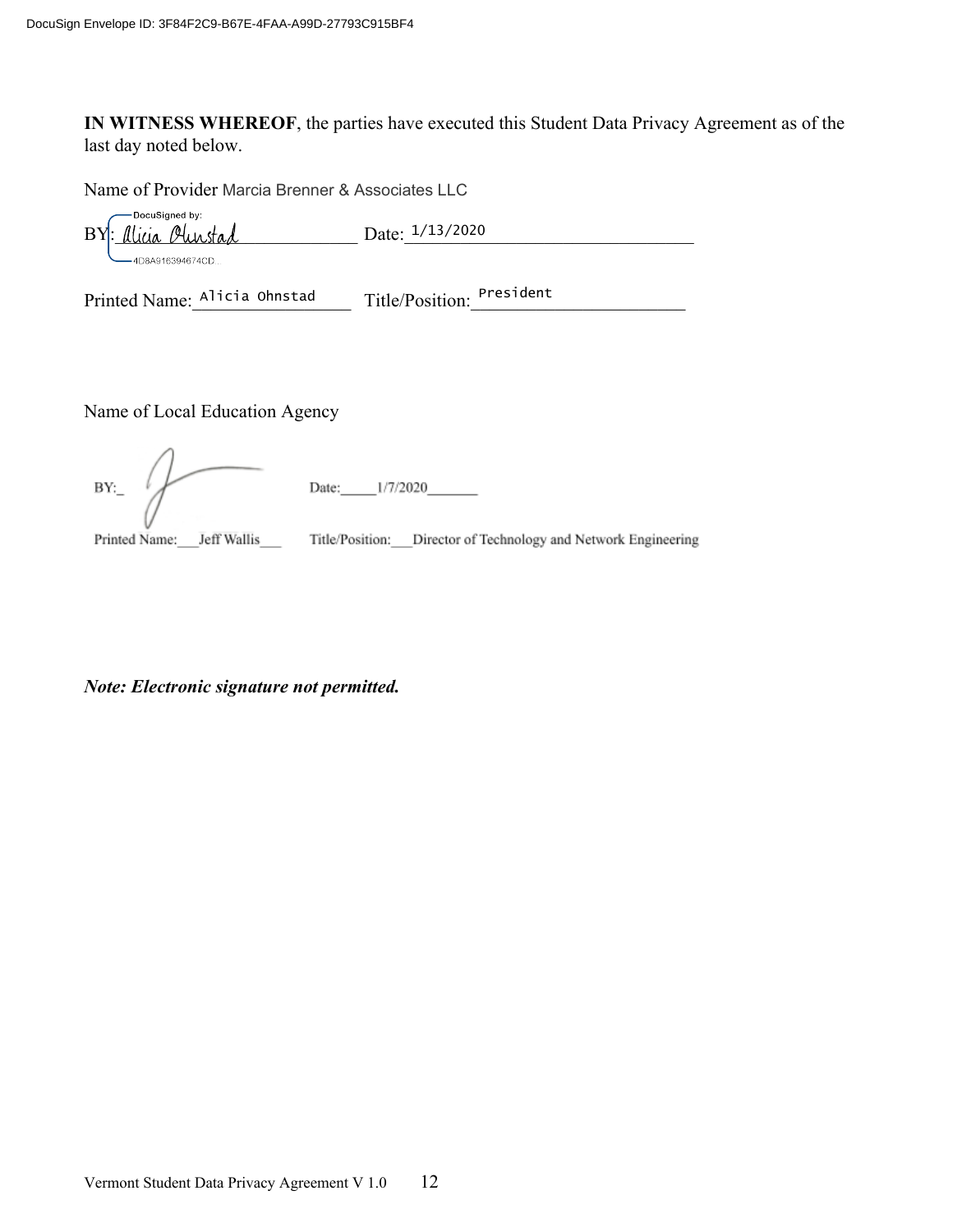## **EXHIBIT "A"**

#### DESCRIPTION OF SERVICES

## [INSERT DETAILED DESCRIPTION OF PRODUCTS AND SERVICES HERE. IF MORE THAN ONE PRODUCT OR SERVICE IS INCLUDED, LIST EACH PRODUCT HERE]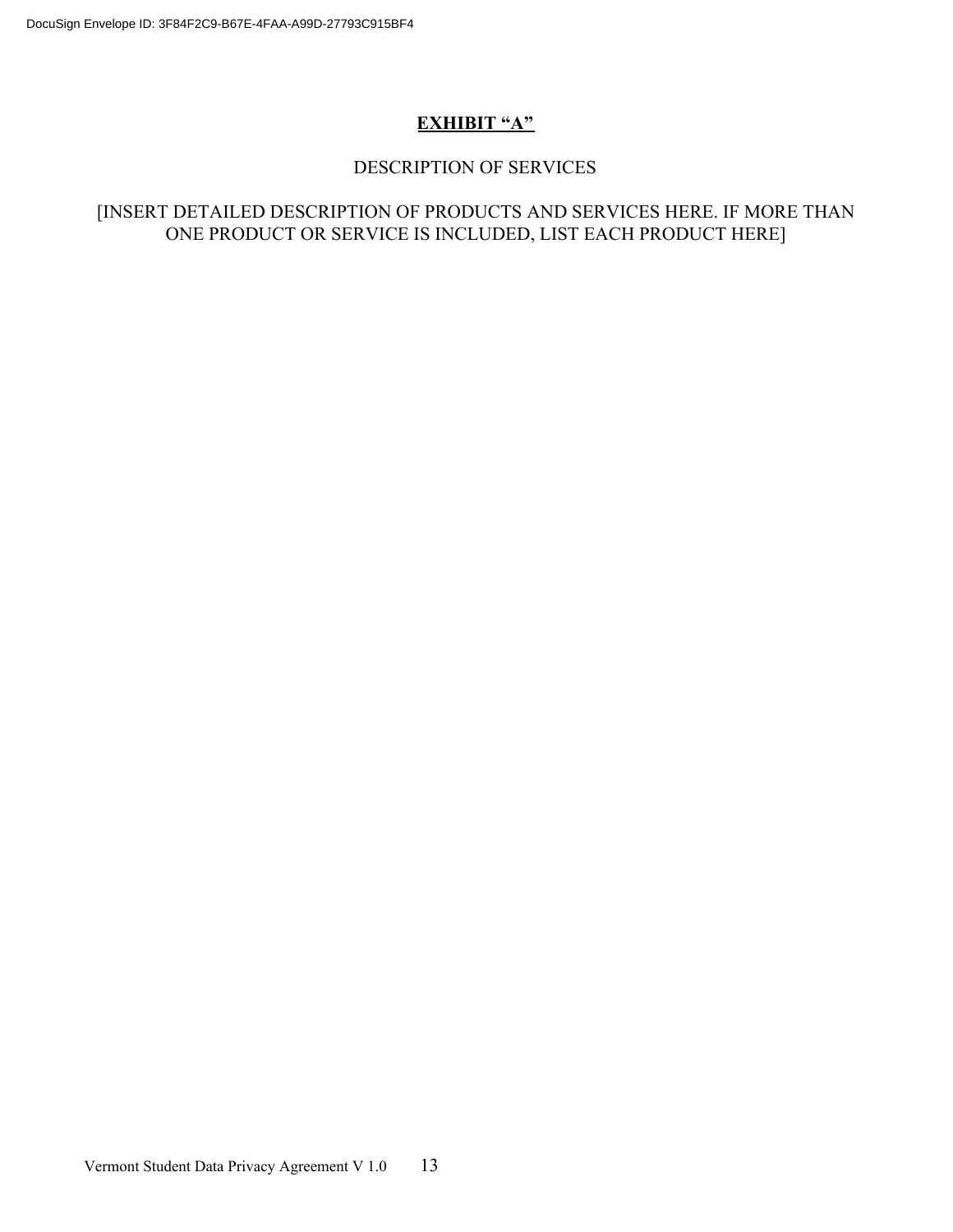## **EXHIBIT "B"**

## SCHEDULE OF DATA

|                                             |                      |              |                 | Place of Birth       |  |
|---------------------------------------------|----------------------|--------------|-----------------|----------------------|--|
|                                             |                      | <b>Check</b> |                 | Gender               |  |
|                                             |                      | if used      |                 | Ethnicity or race    |  |
| <b>Category of</b><br><b>Data</b>           | <b>Elements</b>      | by           |                 | Language             |  |
|                                             |                      | your         |                 | information (native, |  |
|                                             |                      | system       |                 | preferred or primary |  |
|                                             | IP Addresses of      |              |                 | language spoken by   |  |
|                                             | users, Use of        |              |                 | student)             |  |
| Application                                 | cookies etc.         |              |                 | Other demographic    |  |
| Technology<br>Meta Data                     | Other application    |              |                 | information-Please   |  |
|                                             | technology meta      |              |                 | specify:             |  |
|                                             | data-Please specify: |              |                 | Student school       |  |
|                                             |                      |              |                 | enrollment           |  |
|                                             | Meta data on user    |              |                 | Student grade level  |  |
| <b>Application Use</b><br><b>Statistics</b> | interaction with     |              |                 | Homeroom             |  |
|                                             | application          |              |                 | Guidance counselor   |  |
|                                             |                      |              | Enrollment      | Specific curriculum  |  |
|                                             | Standardized test    |              |                 | programs             |  |
|                                             | scores               |              |                 | Year of graduation   |  |
| Assessment                                  | Observation data     |              |                 | Other enrollment     |  |
|                                             | Other assessment     |              |                 | information-Please   |  |
|                                             | data-Please specify: |              |                 | specify:             |  |
|                                             |                      |              |                 |                      |  |
|                                             | Student school       |              | Parent/Guardian | Address              |  |
|                                             | (daily) attendance   |              | Contact         | Email                |  |
| Attendance                                  | data                 |              | Information     | Phone                |  |
|                                             | Student class        |              |                 |                      |  |
|                                             | attendance data      |              | Parent/Guardian | Parent ID number     |  |
|                                             |                      |              | ID              | (created to link     |  |
|                                             | Online               |              |                 | parents to students) |  |
|                                             | communications       |              |                 |                      |  |
| Communications                              | that are captured    |              | Parent/Guardian | First and/or Last    |  |
|                                             | (emails, blog        |              | Name            |                      |  |
|                                             | entries)             |              |                 |                      |  |
|                                             |                      |              |                 | Student scheduled    |  |
| Conduct                                     | Conduct or           |              | Schedule        | courses              |  |
|                                             | behavioral data      |              |                 | Teacher names        |  |
|                                             |                      |              |                 |                      |  |
| Demographics                                | Date of Birth        |              |                 |                      |  |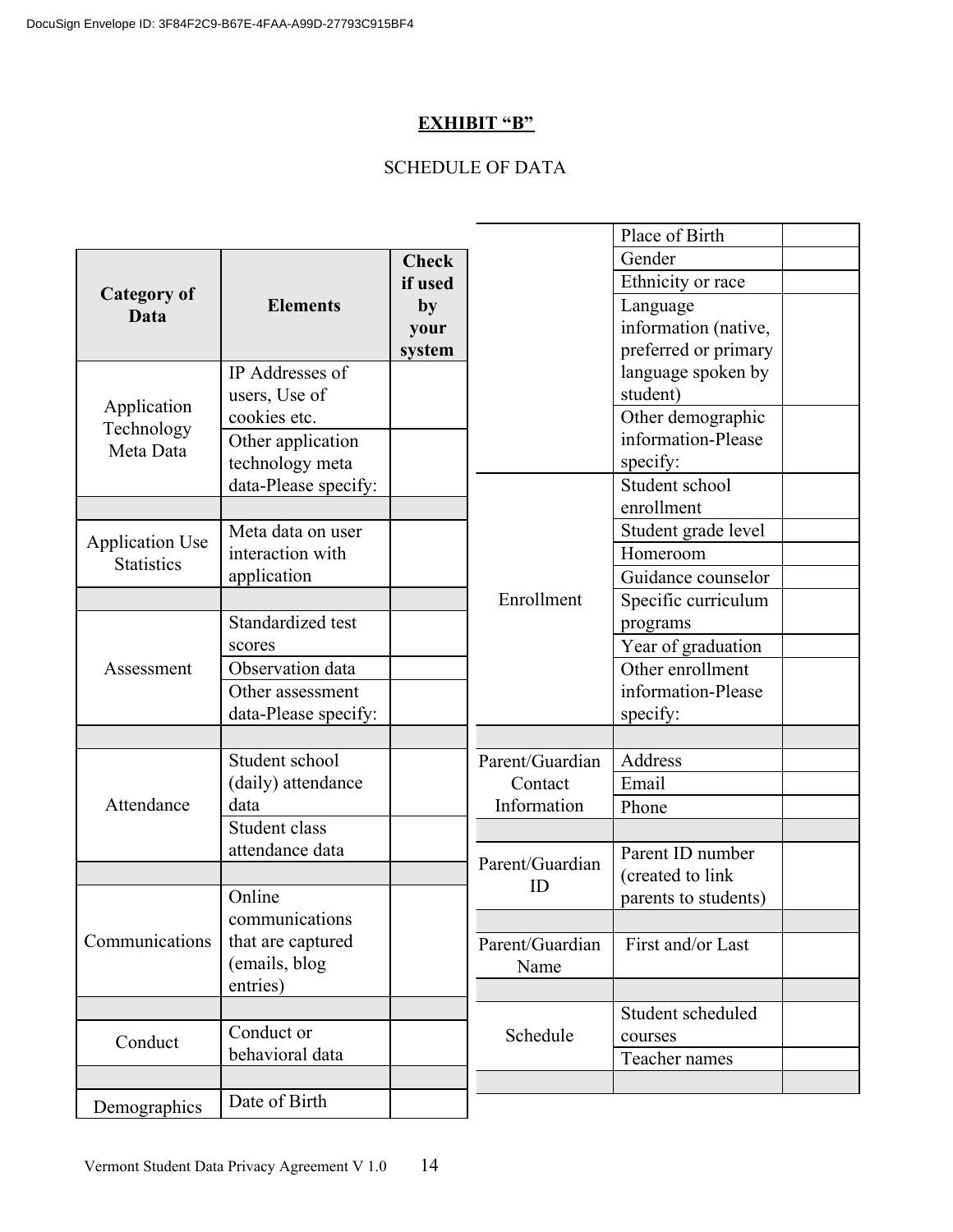| Special Indicator             | English language<br>learner information<br>Low income status<br>Medical alerts<br>/health data<br>Student disability<br>information<br>Specialized<br>education services<br>(IEP or $504$ ) |                                       | <b>Student Program</b><br>Membership | program-student<br>reads below grade<br>level)<br>Academic or<br>extracurricular<br>activities a student<br>may belong to or<br>participate in |  |
|-------------------------------|---------------------------------------------------------------------------------------------------------------------------------------------------------------------------------------------|---------------------------------------|--------------------------------------|------------------------------------------------------------------------------------------------------------------------------------------------|--|
|                               | Living situations<br>(homeless/foster<br>care)<br>Other indicator                                                                                                                           |                                       | <b>Student Survey</b><br>Responses   | Student responses<br>to surveys or<br>questionnaires                                                                                           |  |
|                               | information-Please<br>specify:                                                                                                                                                              |                                       |                                      | Student generated<br>content; writing,                                                                                                         |  |
| <b>Category of</b><br>Data    | <b>Elements</b>                                                                                                                                                                             | <b>Check</b><br>if used<br>by<br>your | Student work                         | pictures etc.<br>Other student work<br>data -Please<br>specify:                                                                                |  |
|                               | Address                                                                                                                                                                                     | system                                |                                      | Student course                                                                                                                                 |  |
| <b>Student Contact</b>        | Email                                                                                                                                                                                       |                                       |                                      | grades                                                                                                                                         |  |
| Information                   | Phone                                                                                                                                                                                       |                                       |                                      | Student course data                                                                                                                            |  |
|                               |                                                                                                                                                                                             |                                       |                                      | Student course                                                                                                                                 |  |
|                               | Local (School                                                                                                                                                                               |                                       | Transcript                           | grades/performance                                                                                                                             |  |
|                               | district) ID number                                                                                                                                                                         |                                       |                                      | scores                                                                                                                                         |  |
|                               | State ID number                                                                                                                                                                             |                                       |                                      | Other transcript                                                                                                                               |  |
|                               | Vendor/App                                                                                                                                                                                  |                                       |                                      | data -Please                                                                                                                                   |  |
| Student                       | assigned student ID                                                                                                                                                                         |                                       |                                      | specify:                                                                                                                                       |  |
| Identifiers                   | number                                                                                                                                                                                      |                                       |                                      |                                                                                                                                                |  |
|                               | Student app                                                                                                                                                                                 |                                       |                                      | Student bus                                                                                                                                    |  |
|                               | username                                                                                                                                                                                    |                                       |                                      | assignment                                                                                                                                     |  |
|                               | Student app                                                                                                                                                                                 |                                       |                                      | Student pick up                                                                                                                                |  |
|                               | passwords                                                                                                                                                                                   |                                       |                                      | and/or drop off<br>location                                                                                                                    |  |
|                               |                                                                                                                                                                                             |                                       | Transportation                       | Student bus card ID                                                                                                                            |  |
| <b>Student Name</b>           | First and/or Last                                                                                                                                                                           |                                       |                                      | number                                                                                                                                         |  |
|                               |                                                                                                                                                                                             |                                       |                                      | Other transportation                                                                                                                           |  |
|                               | Program/application                                                                                                                                                                         |                                       |                                      | data -Please                                                                                                                                   |  |
|                               | performance                                                                                                                                                                                 |                                       |                                      | specify:                                                                                                                                       |  |
| Student In App<br>Performance | (typing)<br>program-student                                                                                                                                                                 |                                       |                                      |                                                                                                                                                |  |
|                               | types 60 wpm,                                                                                                                                                                               |                                       |                                      | Please list each                                                                                                                               |  |
|                               | reading                                                                                                                                                                                     |                                       | Other                                | additional data                                                                                                                                |  |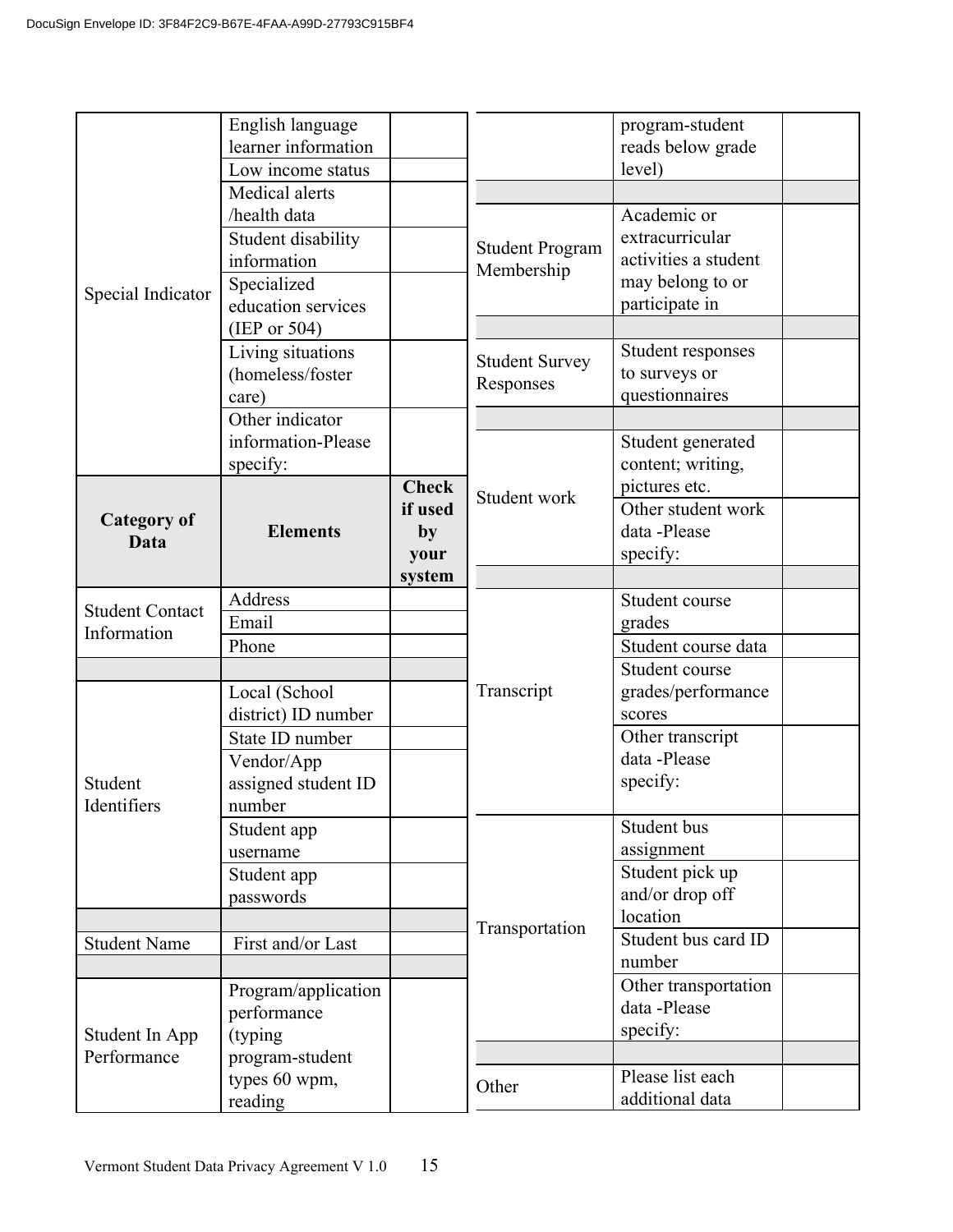| element used,       |  |
|---------------------|--|
| stored or collected |  |
| by your application |  |

-DS No Student Data Collected at this time  $\frac{d\mathcal{L}}{dt}$ . \*Provider shall immediately notify LEA if this designation is no longer applicable.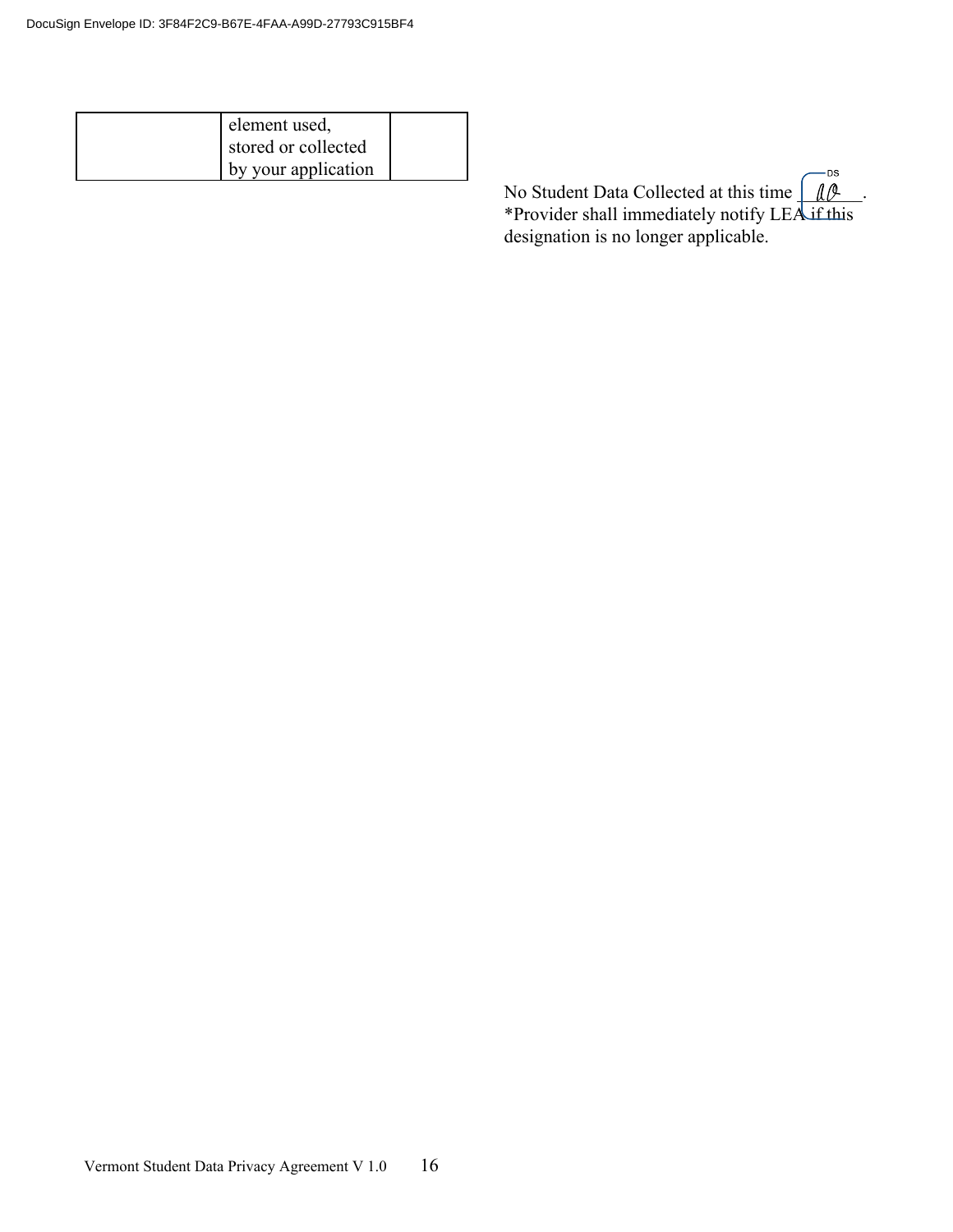#### **EXHIBIT "C"**

### **DEFINITIONS**

**De-Identifiable Information (DII):** De-Identification refers to the process by which the Vendor removes or obscures any Personally Identifiable Information ("PII") from student records in a way that removes or minimizes the risk of disclosure of the identity of the individual and information about them.

**Educational Records:** Educational Records are official records, files and data directly related to a student and maintained by the school or local education agency, including but not limited to, records encompassing all the material kept in the student's cumulative folder, such as general identifying data, records of attendance and of academic work completed, records of achievement, and results of evaluative tests, health data, disciplinary status, test protocols and individualized education programs. For purposes of this DPA, Educational Records are referred to as Student Data.

**NIST:** Draft National Institute of Standards and Technology ("NIST") Special Publication Digital Authentication Guideline.

**Operator:** The term "Operator" means the operator of an Internet Website, online service, online application, or mobile application with actual knowledge that the site, service, or application is used primarily for K–12 school purposes and was designed and marketed for K–12 school purposes. For the purpose of the Service Agreement, the term "Operator" is replaced by the term "Provider." This term shall encompass the term "Third Party," as it is found in applicable state statues.

**Personally Identifiable Information (PII):** The terms "Personally Identifiable Information" or "PII" shall include, but are not limited to, student data, metadata, and user or pupil-generated content obtained by reason of the use of Provider's software, website, service, or app, including mobile apps, whether gathered by Provider or provided by LEA or its users, students, or students' parents/guardians. PII includes Indirect Identifiers, which is any information that, either alone or in aggregate, would allow a reasonable person to be able to identify a student to a reasonable certainty. For purposes of this DPA, Personally Identifiable Information shall include the categories of information listed in the definition of Student Data.

**Provider:** For purposes of the Service Agreement, the term "Provider" means provider of digital educational software or services, including cloud-based services, for the digital storage, management, and retrieval of pupil records. Within the DPA the term "Provider" includes the term "Third Party" and the term "Operator" as used in applicable state statutes.

**Pupil Generated Content:** The term "pupil-generated content" means materials or content created by a pupil during and for the purpose of education including, but not limited to, essays, research reports, portfolios, creative writing, music or other audio files, photographs, videos, and account information that enables ongoing ownership of pupil content.

**Pupil Records:** Means both of the following: (1) Any information that directly relates to a pupil that is maintained by LEA and (2) any information acquired directly from the pupil through the use of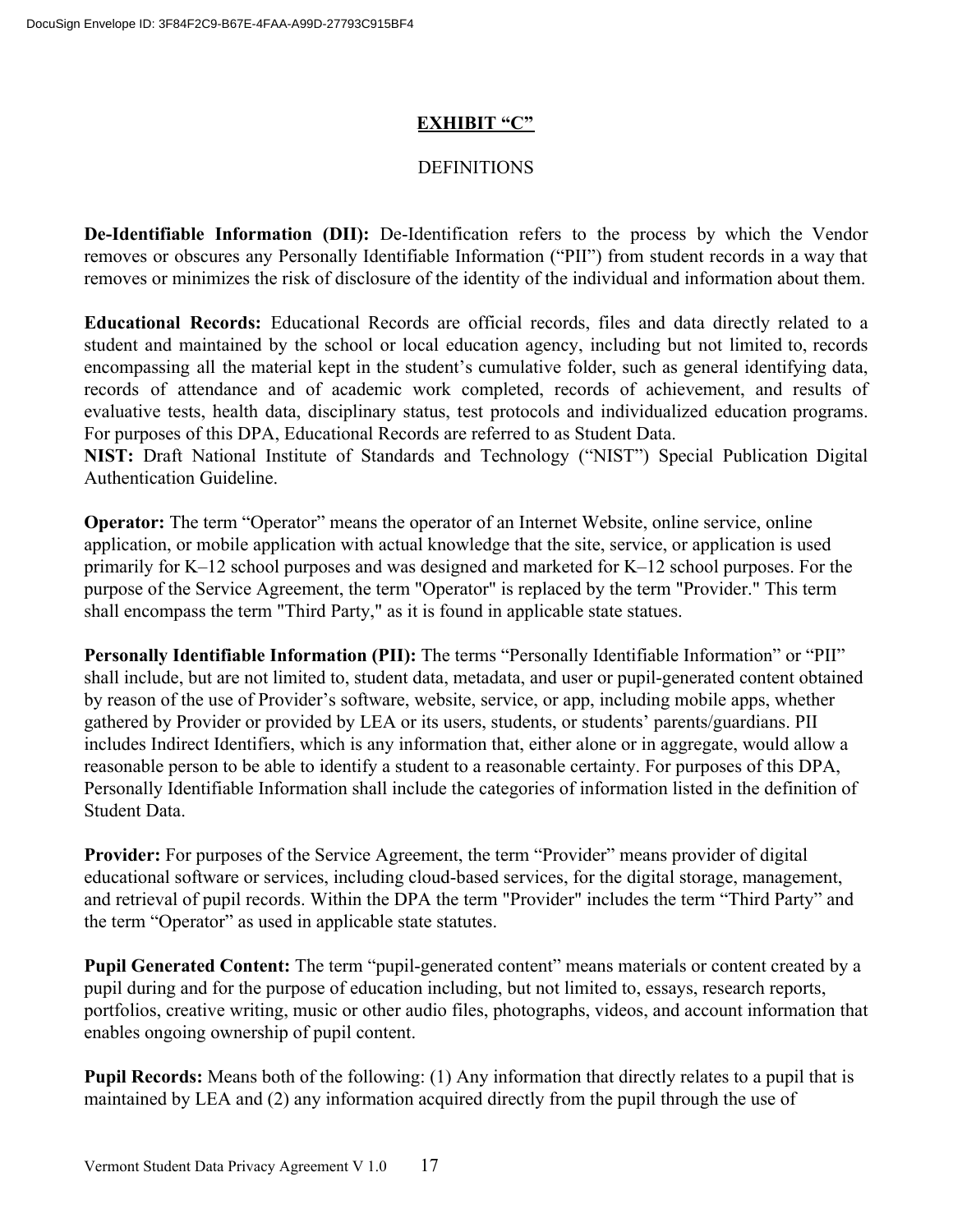instructional software or applications assigned to the pupil by a teacher or other LEA employee. For the purposes of this Agreement, Pupil Records shall be the same as Educational Records, Student Personal Information and Covered Information, all of which are deemed Student Data for the purposes of this Agreement.

**Service Agreement**: Refers to the Contract or Purchase Order to which this DPA supplements and modifies.

**School Official**: For the purposes of this Agreement and pursuant to 34 CFR 99.31 (B), a School Official is a contractor that: (1) Performs an institutional service or function for which the agency or institution would otherwise use employees; (2) Is under the direct control of the agency or institution with respect to the use and maintenance of education records; and (3) Is subject to 34 CFR 99.33(a) governing the use and re-disclosure of personally identifiable information from student records.

**Student Data:** Student Data includes any data, whether gathered by Provider or provided by LEA or its users, students, or students' parents/guardians, that is descriptive of the student including, but not limited to, information in the student's educational record or email, first and last name, home address, telephone number, email address, or other information allowing online contact, discipline records, videos, test results, special education data, juvenile dependency records, grades, evaluations, criminal records, medical records, health records, social security numbers, biometric information, disabilities, socioeconomic information, food purchases, political affiliations, religious information text messages, documents, student identifies, search activity, photos, voice recordings or geolocation information. Student Data shall constitute Pupil Records for the purposes of this Agreement, and for the purposes of Vermont and Federal laws and regulations. Student Data as specified in  $Exhibit B$  is confirmed to be collected or processed by the Provider pursuant to the Services. Student Data shall not constitute that information that has been anonymized or de-identified, or anonymous usage data regarding a student's use of Provider's services.

**SDPC (The Student Data Privacy Consortium):** Refers to the national collaborative of schools, districts, regional, territories and state agencies, policy makers, trade organizations and marketplace providers addressing real-world, adaptable, and implementable solutions to growing data privacy concerns.

**Student Personal Information:** "Student Personal Information" means information collected through a school service that personally identifies an individual student or other information collected and maintained about an individual student that is linked to information that identifies an individual student. For purposes of this DPA, Student Personal Information is referred to as Student Data.

**Subscribing LEA:** An LEA that was not party to the original Services Agreement and who accepts the Provider's General Offer of Privacy Terms.

**Sub-processor:** For the purposes of this Agreement, the term "Sub-processor" (sometimes referred to as the "Subcontractor") means a party other than LEA or Provider, who Provider uses for data collection, analytics, storage, or other service to operate and/or improve its software, and who has access to PII.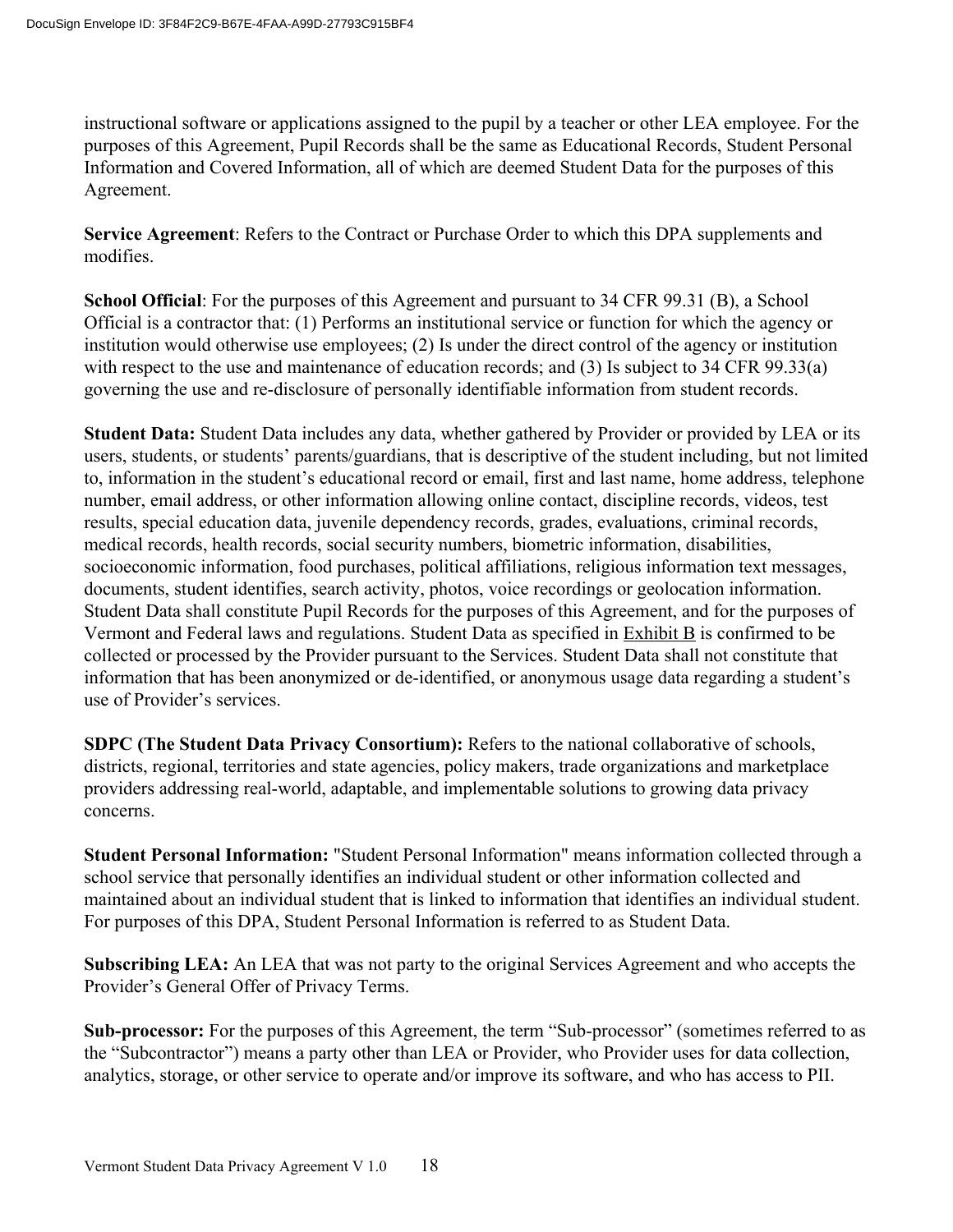**Targeted Advertising**: Targeted advertising means presenting an advertisement to a student where the selection of the advertisement is based on student information, student records or student generated content or inferred over time from the usage of the Provider's website, online service or mobile application by such student or the retention of such student's online activities or requests over time.

**Third Party**: The term "Third Party" means a provider of digital educational software or services, including cloud-based services, for the digital storage, management, and retrieval of pupil records. However, for the purpose of this Agreement, the term "Third Party" when used to indicate the provider of digital educational software or services is replaced by the term "Provider."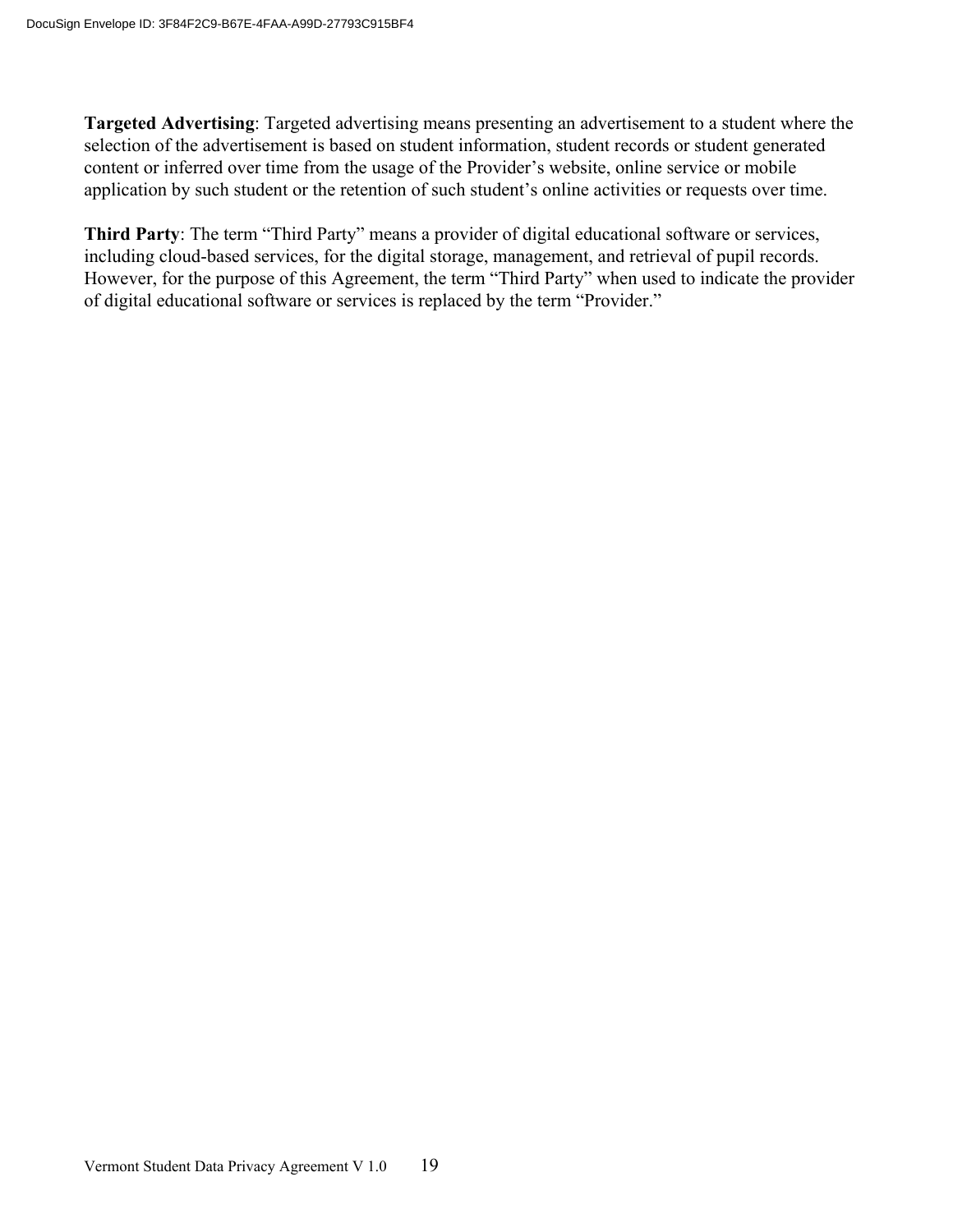#### **EXHIBIT "D"**

#### DIRECTIVE FOR DISPOSITION OF DATA

[Name or District or LEA] directs [Name of Company] to dispose of data obtained by Company pursuant to the terms of the Service Agreement between LEA and Company. The terms of the Disposition are set forth below:

| <b>Extent of Disposition</b><br>Disposition shall be:                               | Partial. The categories of data to be disposed of are as<br>follows:<br>[INSERT CATEGORIES]<br>Complete. Disposition extends to all categories of data.                                                                                                                     |
|-------------------------------------------------------------------------------------|-----------------------------------------------------------------------------------------------------------------------------------------------------------------------------------------------------------------------------------------------------------------------------|
|                                                                                     |                                                                                                                                                                                                                                                                             |
| <b>Nature of Disposition</b><br>Disposition shall be by:                            | Destruction or deletion of data.<br>Transfer of data. The data shall be transferred as set forth<br>in an attachment to this Directive. Following confirmation from<br>LEA that data was successfully transferred, Provider shall<br>destroy or delete all applicable data. |
|                                                                                     |                                                                                                                                                                                                                                                                             |
| <b>Timing of Disposition</b><br>Data shall be disposed of by the<br>following date: | As soon as commercially practicable<br>By (Insert Date)<br>[Insert special instructions.]                                                                                                                                                                                   |

Authorized Representative of LEA Date

Verification of Disposition of Data Date by Authorized Representative of Provider Marcia Brenner & Associates LLC

 $\mathcal{L}_\text{max}$  , and the contract of the contract of the contract of the contract of the contract of the contract of

 $\mathcal{L}_\text{max}$  , and the contract of the contract of the contract of the contract of the contract of the contract of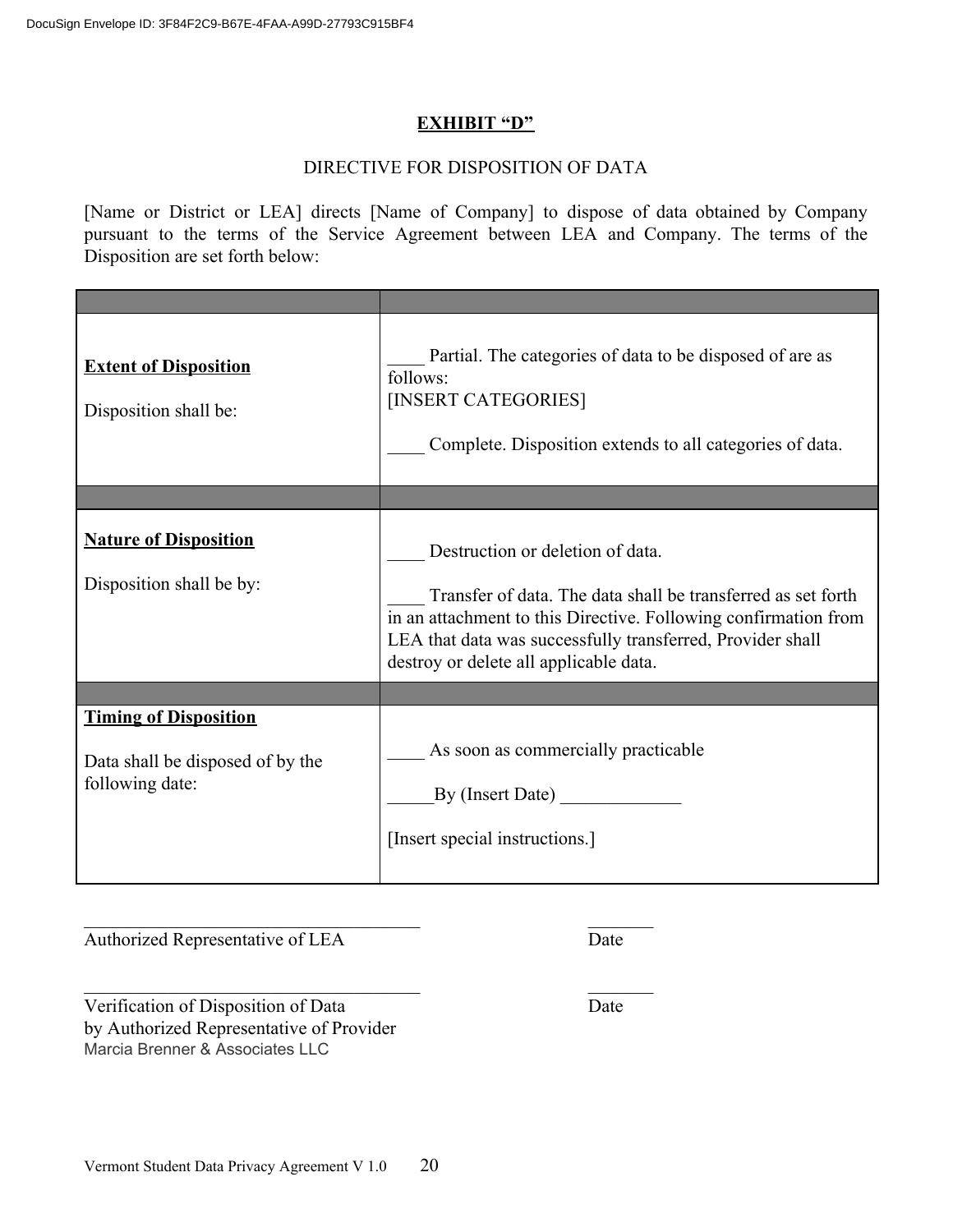Authorized Representative of Company Date

## **OPTIONAL EXHIBIT "E" GENERAL OFFER OF PRIVACY TERMS**

#### **1**. **Offer of Terms**

Provider offers the same privacy protections found in this DPA between it and the LEA to any other school district ("Subscribing LEA") who accepts this General Offer though its signature below. The Provider agrees that the information on the next page will be replaced throughout the Agreement with the information specific to the Subscribing LEA filled on the next page for the Subscribing LEA. This General Offer shall extend only to privacy protections and Provider's signature shall not necessarily bind Provider to other terms, such as price, term, or schedule of services, or to any other provision not addressed in this DPA. The Provider and the Subscribing LEA may also agree to change the data provide by LEA to the Provider to suit the unique needs of the Subscribing LEA. The Provider may withdraw the General Offer in the event of: (1) a material change in the applicable privacy statues; (2) a material change in the services and products subject listed in the Originating Service Agreement; or three (3) years after the date of Provider's signature to this Form. Provider shall notify the LEA in the event of any withdrawal so that this information may be transmitted to the Subscribing LEAs.

| Marcia Brenner & Associates LLC |                                                                                                                                                                                                      |
|---------------------------------|------------------------------------------------------------------------------------------------------------------------------------------------------------------------------------------------------|
| BY:                             | Date:                                                                                                                                                                                                |
|                                 | Title/Position:                                                                                                                                                                                      |
| 2. Subscribing LEA              |                                                                                                                                                                                                      |
|                                 | A Subscribing LEA, by signing a separate Service Agreement with Provider, and by its signature below,<br>accepts the General Offer of Privacy Terms. The Subscribing LEA's individual information is |

accepts the General Offer of Privacy Terms. The Subscribing LEA's individual information is contained on the next page. The Subscribing LEA and the Provider shall therefore be bound by the same terms of this DPA.

| BY: |  |
|-----|--|
|     |  |

Date:

| Printed Name: |  |
|---------------|--|
|---------------|--|

Title/Position: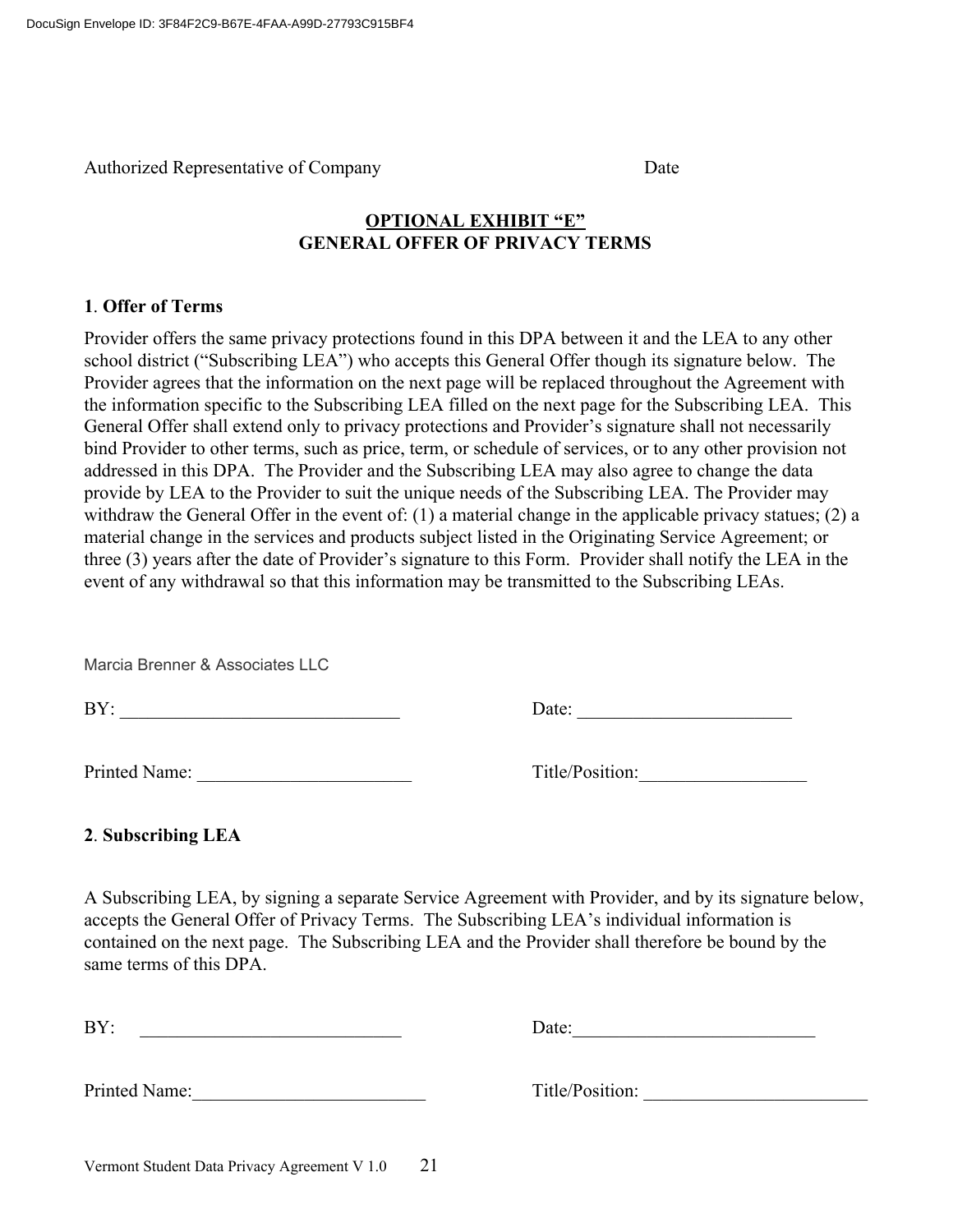DocuSign Envelope ID: 3F84F2C9-B67E-4FAA-A99D-27793C915BF4